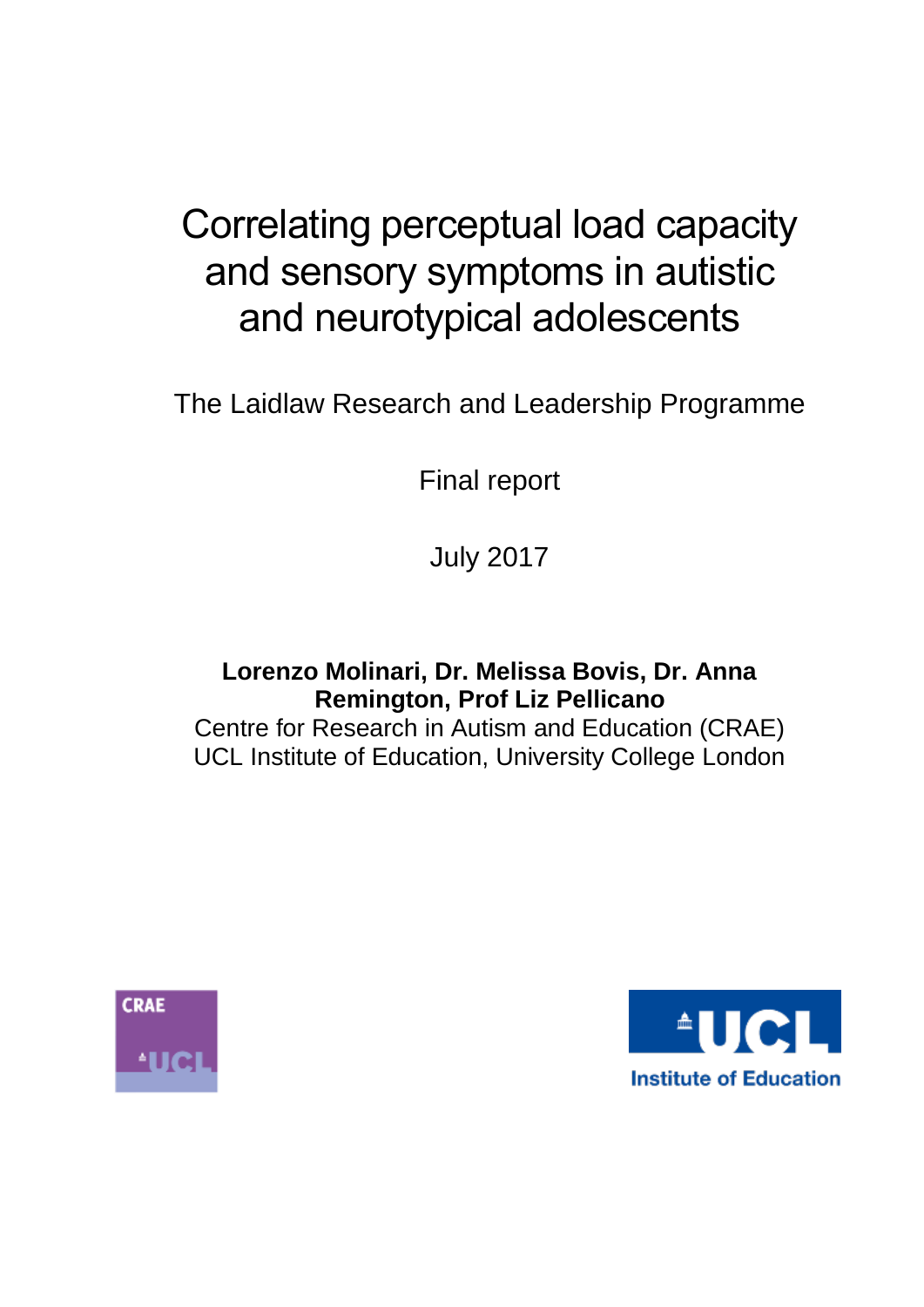# <span id="page-1-0"></span>**Abstract**

Autism Spectrum Condition (ASC) is a lifelong, neurobehavioural condition that affects 1 out of 68 people, which equates to approximately 700,000 people in the UK. Although the condition presents differently in each individual, there are some commonalties relating to social and non-social behaviours. In this study, the aim was to correlate the perceptual capacity, defined as the amount of sensory information you can process at any one time and recently proven to be enhanced in autistic groups, in neurotypical and autistic adolescents aged 11-18 and sensory questionnaires to meet requirements of ecological validity. Psychological laboratory experiments often fail to provide realistic assessment of behaviours and thus representation of abilities; therefore, the development of more ecologically valid experiments may improve the 'representativeness' of a given task, leading to more robust findings. Owing to study limitations, such as small sample size (autistic group  $n = 6$ ), quantitative data could not be compared for the two groups. Data from the neurotypical groups revealed that the perceptual load capacity was effectively manipulated in the administration of the tasks but failed to provide meaningful correlations between sensory questionnaires and the performance in the auditory processing tasks. Future studies would aim to expand sample size, with the ultimate aim of increasing our understanding of this complex neurodevelopmental condition.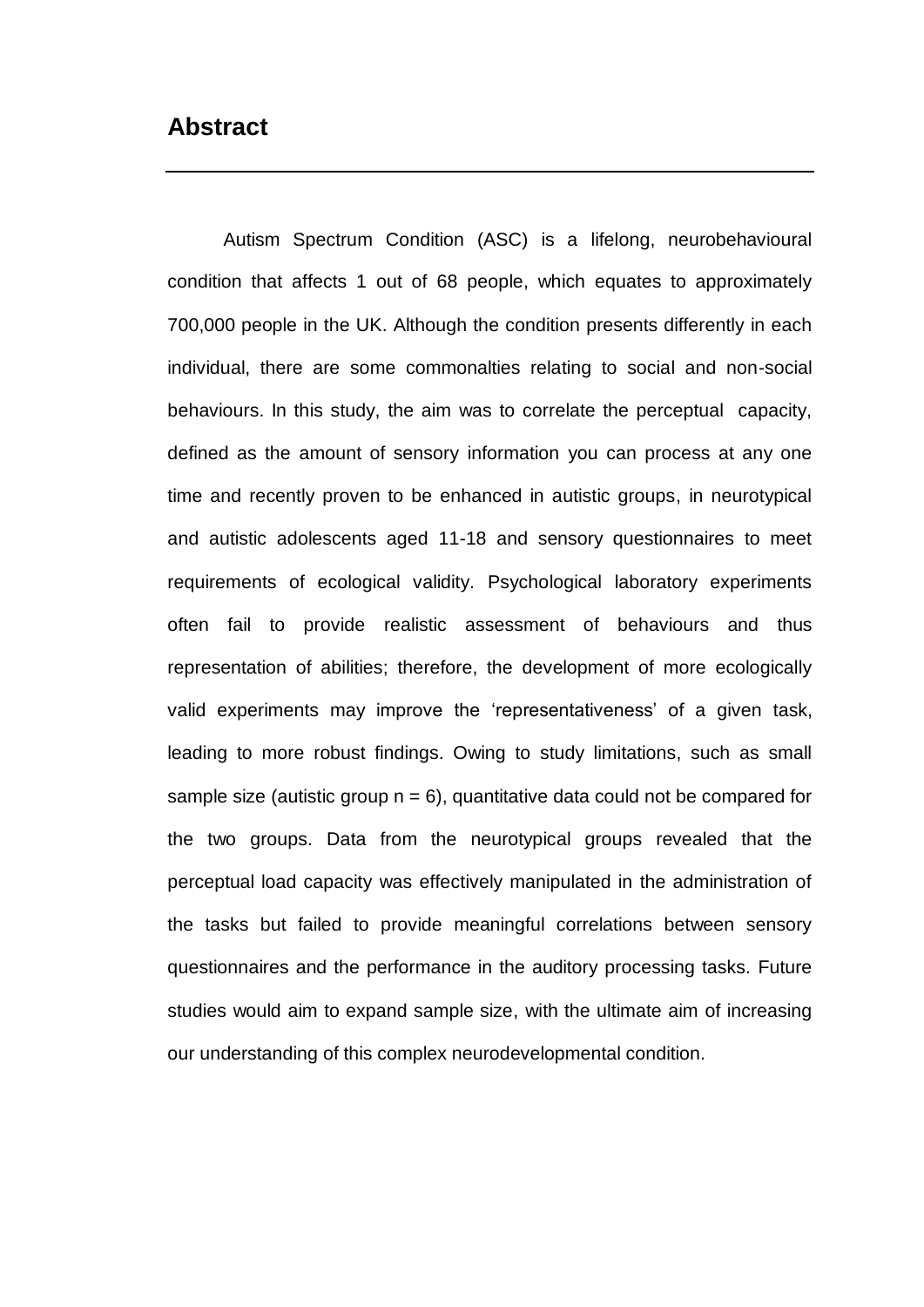- <span id="page-2-0"></span>AASP Adolescents/Adult Sensory Profile<br>ASC Autism Spectrum Condition
	- **Autism Spectrum Condition**
	- CS Critical Stimulus
- EEG | Electroencephalography
- FIQS Full Scale Intelligence Quotient
- MEG Magnetoencephalography
- MMN Mismatch negativities
- MRI Magnetic Resonance Imaging<br>RRB Repetitive, Restricted Behavio
- RB Repetitive, Restricted Behaviour<br>RT Reaction Time
- **Reaction Time**
- SCI Social Communication and Interaction
- SPQ Sensory Perception Questionnaire
- SSP Short Sensory Profile
- WASI Wechsler Abbreviated Scale of Intelligence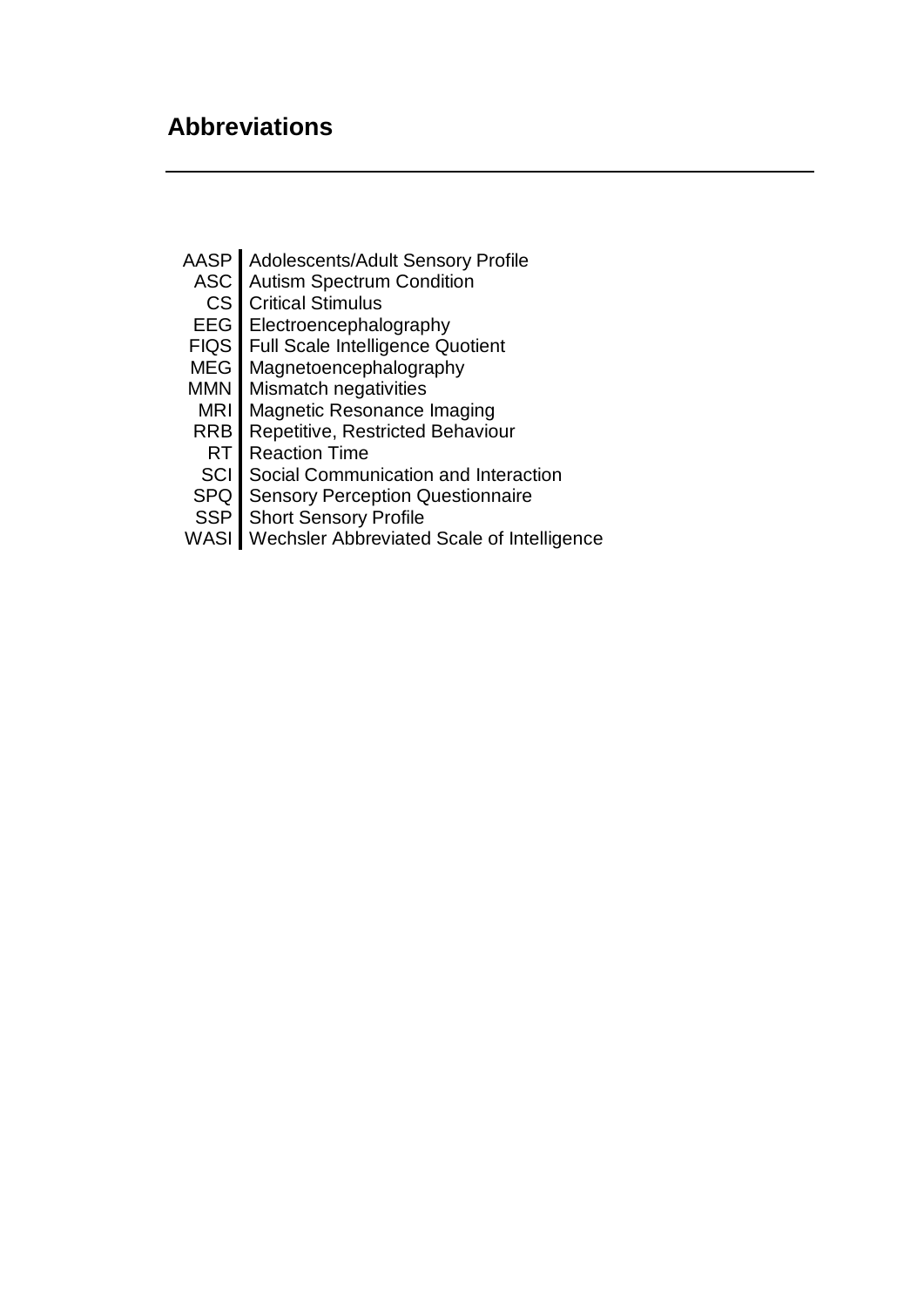# **Table of Contents**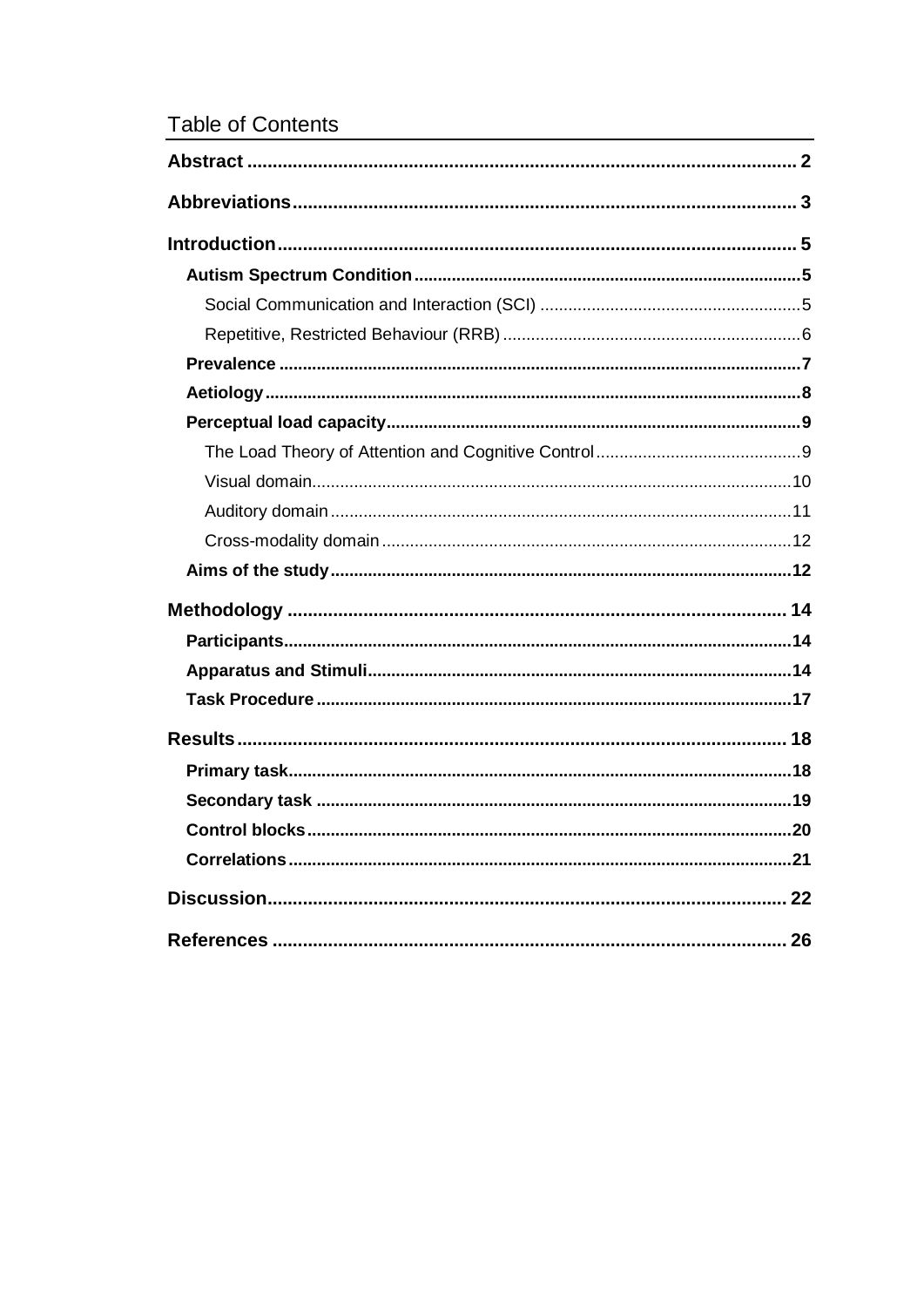# <span id="page-4-0"></span>**Introduction**

## <span id="page-4-1"></span>**Autism Spectrum Condition**

Autism is a neurodevelopmental, lifelong condition characterised by differences in two main domains: Social Communication and Interaction (SCI) and Repetitive, Restricted Behaviour (RRB) (Frazier et al., 2012; McPartland, Reichow, & Volkmar, 2012). The word "autism" was first coined by Paul Eugen Bleuler, a Swiss psychiatrist, to refer to aspects of schizophrenia in adults (Bleuler, 1912); the term was later adopted by Leo Kanner (1943) to describe people who had a "need for sameness" or "a resistance to change" (Kanner, 1943, 1949). Originating from the Ancient Greek word "autos", "self" in English, it was originally suggested, autistic people experience a sense of detachment from the real world, whereby they tend to hide in their "self", developing feelings of personal inadequacy (Bleger, 1974; Eisenberg & Kanner, 1955). Since these early definitions, it is now acknowledged autism is a spectrum condition that affects how people perceive and experience the world, and how they interact with others. In recent years, attitudes in the UK are shifting towards autism awareness and acceptance, and an understanding of the difficulties autistic people are presented with in navigating a neurotypical world. The ultimate aim of this research and CRAE's wider research is to improve autistic people's quality of life.

#### <span id="page-4-2"></span>**Social Communication and Interaction (SCI)**

Social skills are extremely crucial in our lives. They include the ability of interpreting social cues, predicting people's responses and dealing with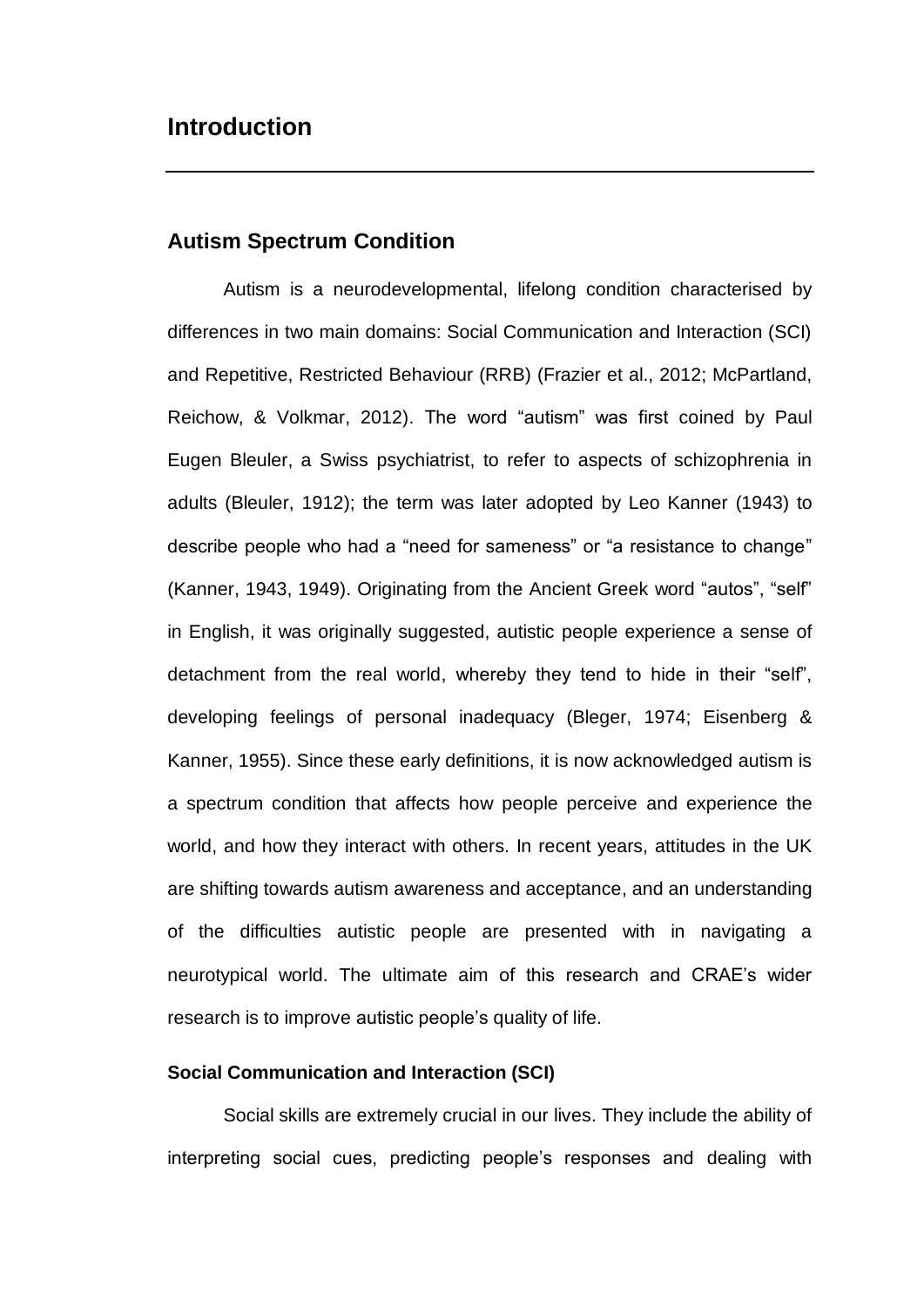person-to-person relationships (Bauminger, Shulman, & Agam, 2003; Paul, 2003). For autistic individuals, these actions might be more challenging. For example, in autistic children and adolescents, it has been shown they may struggle to take turns while playing, sharing toys or engaging in conversations with their peers. In adulthood, this may evolve in difficulties in maintaining relationships and in securing employment (Parsons & Mitchell, 2002). In conjunction with social interaction, autistic individuals may experience different communication abilities (Lenroot & Yeung, 2013); including verbal skills, i.e. use of expressive language, intonation and fluency (Bishop & Norbury, 2002), and in non-verbal skills, such as, eye-contact, hand gesturing and understanding facial expressions (Bishop & Norbury, 2002; Kasari, Brady, Lord, & Tager-Flusberg, 2013).

#### <span id="page-5-0"></span>**Repetitive, Restricted Behaviour (RRB)**

Autistic people may present rigid and/or repetitive patterns of behaviour; this could be represented by adhering inflexibly to routines, performing the same movement or repeating words, however, may change over a person's lifetime (Frazier et al., 2012; McPartland et al., 2012). Rocking or flapping of the hands – also known as stimming (self-stimulation) – is thought to demonstrate pleasure or in times of anxiety, and rather than discouraging these behaviours, they may be used as a way to communicate and for 'sensory seeking' to provide comfort. In addition to this, they tend to develop a very narrow range of special interests, such as, mathematical calculations, train timetables or tractors (Wing, 1997), showing an incredible knowledge and curiosity in items. It has also been shown that there may be differences in sensory processing skills in autistic people (Jambaque, Mottron,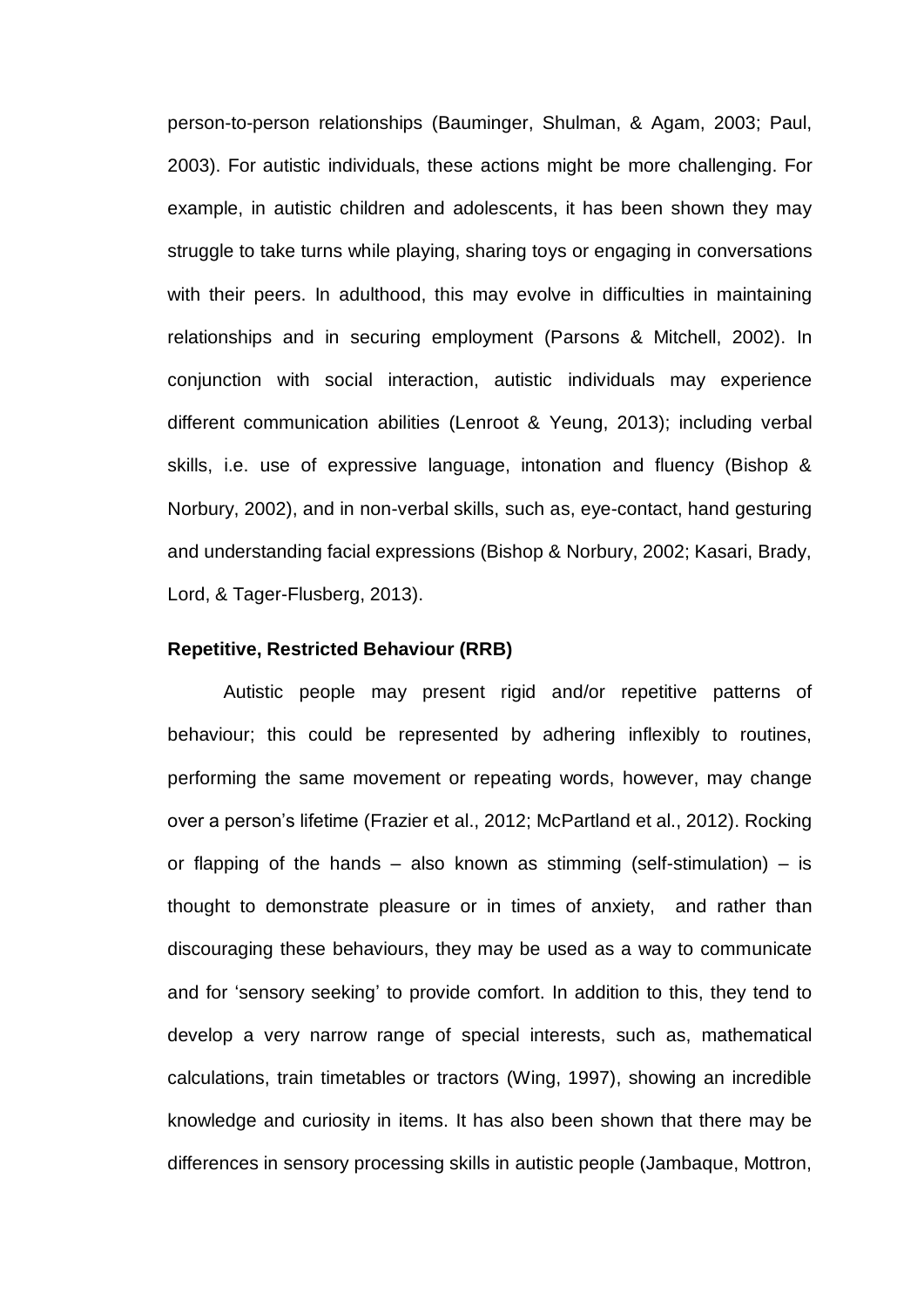Ponsot, & Chiron, 1998; Ornitz, Guthrie, & Farley, 1977; Volkmar, Cohen, & Paul, 1986); a number of studies that the Short Sensory Profile questionnaire (SSP) results of autistic children show a significant difference in tactile sensitivity and auditory filtering compared to neurotypical children (Lane, Dennis, & Geraghty, 2011; Lane, Young, Baker, & Angley, 2010; Tomchek & Dunn, 2007). Additionally, the use of neuroimaging techniques, including electroencephalography (EEG), magnetoencephalography (MEG) and Magnetic Resonance Imaging (MRI), has helped to delve more into this widely spread feature in the autism spectrum: (Marco, Hinkley, Hill, & Nagarajan, 2011). Autism presents itself as a very wide spectrum; autistic people may exhibit different combinations of behaviours and it is imperative that large sample sizes and data sets are analysed in order to ensure research is robust to provide evidence based support to ensure the best quality of life for the autistic population.

#### <span id="page-6-0"></span>**Prevalence**

Data on epidemiological surveys of the incidence of autism have been circulating since 1960s (Fombonne, 2003). Up-to-date analysis of the prevalence of autism in the UK showed that 1 out of 68 individuals have a diagnosis of autism (The NHS Information Centre, Community and Mental Health Team, Brugha, T. et al, 2012). Whilst data sets failed to correlate ASC with specific ethnic/cultural background, it is evident that the size of data sets appear to differ between high- and low-income countries and screening opportunities within high-income countries are often variable, factors which limit the power of such statistical analysis (Elsabbagh et al., 2012). With regards to sex prevalence, a body of evidence shows a male preponderance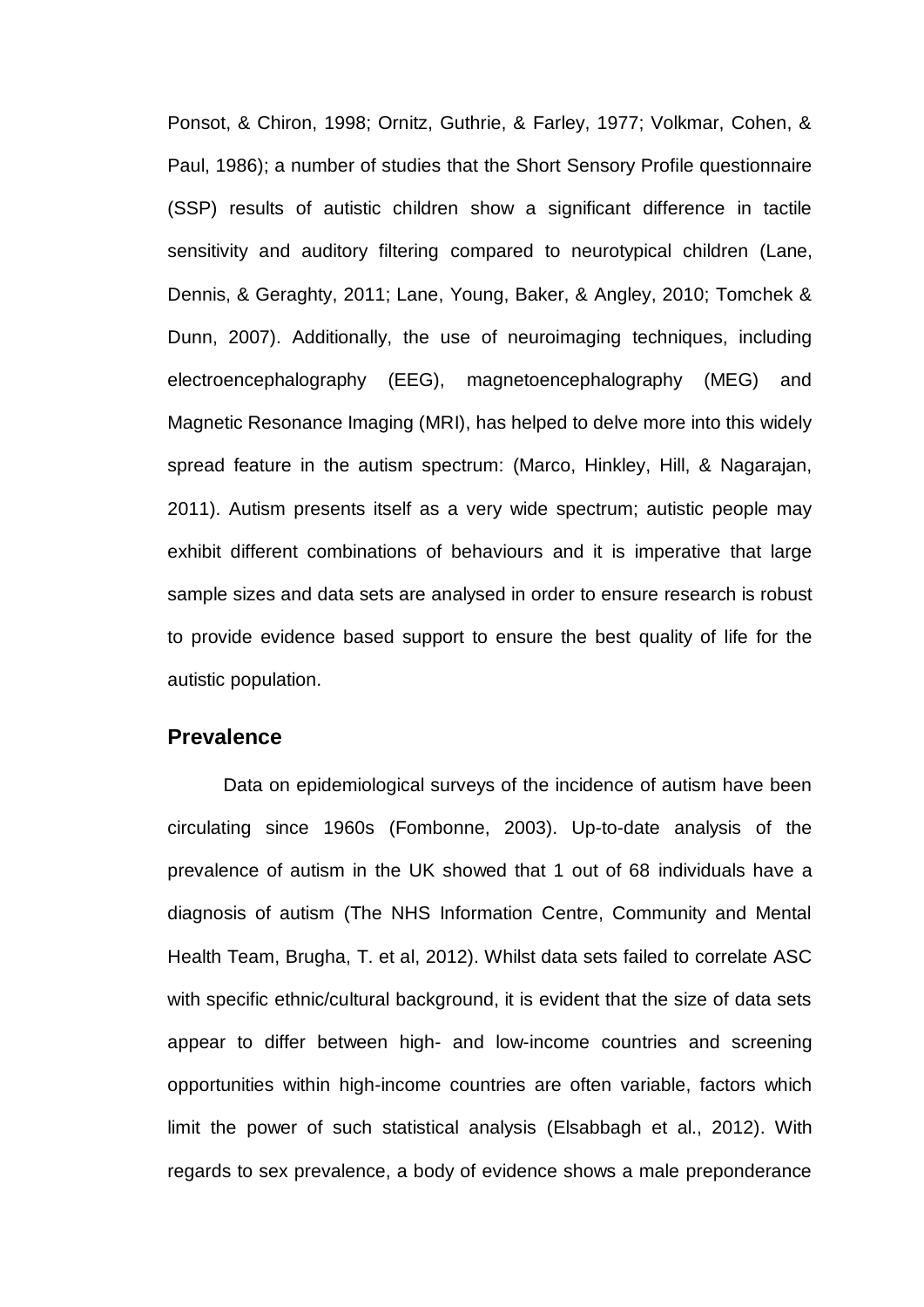of autism in the population; the commonly agreed ratio for it is about 4:1 male/female (Werling & Geschwind, 2013). Why autism appears to be a maletypical conditions still remains unclear; it has previously been shown that Xlinked genes mutation may be responsible for autism but at the same time it could be argued that male preponderance is noticeable because diagnostic criteria are developed and standardised with male samples, meaning that many girls may be misdiagnosed (Jamain et al., 2003; Laumonnier et al., 2004). This mixed picture about prevalence in autism clearly underlines that more studies need to be conducted to draw more definite inferences

# <span id="page-7-0"></span>**Aetiology**

Many studies attempted to identify the causes of autism but no clear answer has been found yet. Research on autistic twins revealed that the concordance rate, the probability that two individuals exhibit the same biological trait, for monozygotic twins reaches approximately 90%, as opposed to 20% in dizygotic twins (Bailey et al., 1995; Mason-Brothers & Mo, 1985; Steffenburg et al., 1989). This paved the way for more thorough research studies on genetic roots for autism and many publications have successfully identified variations or insertions of genes in coding regions that could potentially be responsible for ASC (Ingram et al., 2000; Risch et al., 1999). It also believed that no single gene is responsible for autism: due to the heterogeneity of autism, it can be asserted that more genes are accounted for the development of autism (Toriello, 2016); studies discovered a number of genes, including *CHD8, DYRK1A, GRIN2B, TBR1, NLGN3* or *NLGN4,* whose mutation may predispose to autism (Jamain et al., 2003; O'Roak et al., 2012).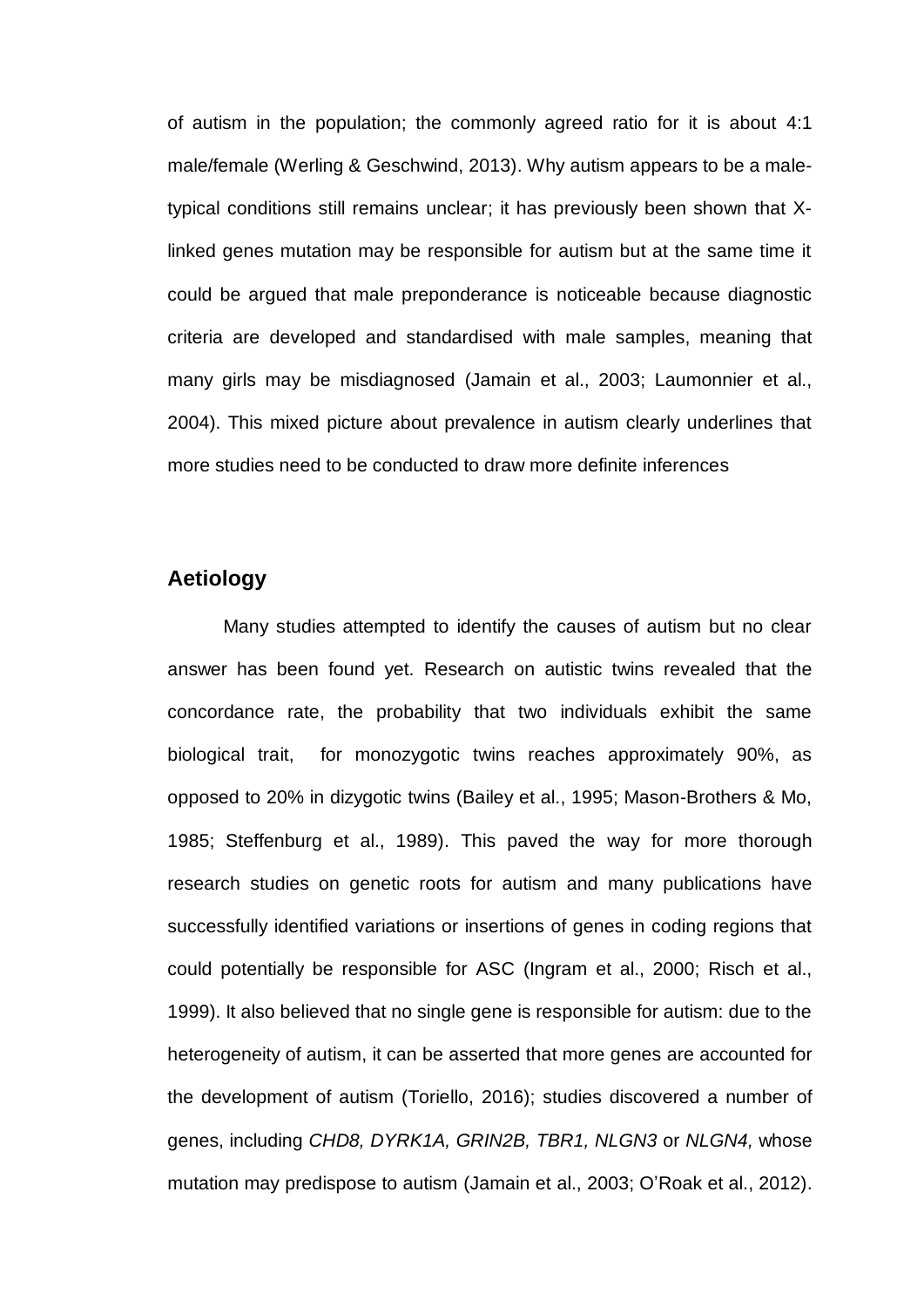In contrast, other studies have indicated that neurophysiological differences may be identifiable between neurotypical and autistic individuals: it has been suggested that the size of the amygdala presents differently in autistic people, which has led to speculation around elevated feelings of anxiety and differences in social and communicative skills (Juranek et al., 2006; Munson et al., 2006) and a reduced number of Purkinje fibres has been noticed in a number of studies, which could potentially lead to deceleration in response times (Courchesne, 1997).

# <span id="page-8-0"></span>**Perceptual load capacity**

According to the most recent set of diagnostic criteria (American Psychiatric Association, 2013), ASC is associated with differences in sensory processing skills; in other words, the amount of sensorial stimuli autistic individuals can process at any given time is different to that of neurotypical people. Recent research studies show that the perceptual load capacity of autistic individuals is enhanced compared to neurotypical control groups, demonstrating unique strengths and abilities (Remington & Fairnie, 2017a; Remington, Swettenham, Campbell, & Coleman, 2009; Swettenham et al., 2014) . These findings will be further explored in this report.

#### <span id="page-8-1"></span>**The Load Theory of Attention and Cognitive Control**

The studies regarding perceptual load capacity are built on 'The Load Theory of Attention and Cognitive Control'. The theory states that the rate of distraction in a task is dependent on the perceptual load, which is defined as the amount of sensory information processed at any one time; the capacity of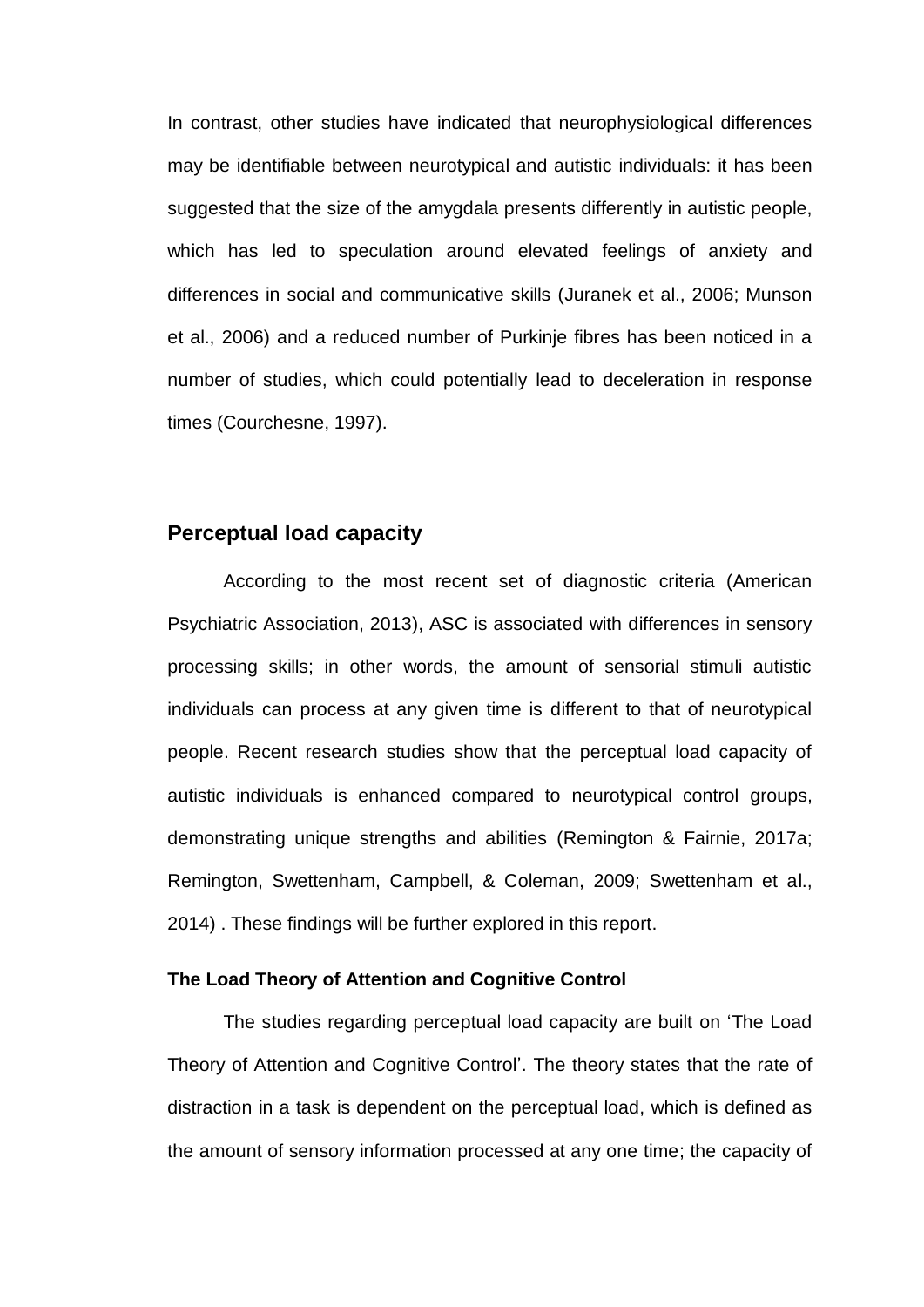processing task-relevant stimuli will "spill over" to detect irrelevant stimuli if the perceptual load is low; conversely, if the perceptual load is high, such that it exhausts the total perceptual capacity, distractor processing will not be seen (Lavie, 2005). Two main domains have been taken into analysis while trying to assess perceptual load capacity in autistic and neurotypical groups: visual and auditory domain.

#### <span id="page-9-0"></span>**Visual domain**

The assessment of perceptual load capacity in the visual domain is conducted by utilising two types of task: a search task (primary) and a detection task (secondary) (Remington, Swettenham, & Lavie, 2012; Swettenham et al., 2014). In the search task, participants were asked to identify whether they were able to see target letters (X or N) in a circle of letters; to increase the perceptual load, more letters were added to the circle. The detection task involved identifying whether, a grey scribble (critical stimulus; CS) was present on the screen or not. Participants were asked if they had seen a target letter and the CS at the end of each trial (Remington et al., 2012). Another study proposed two slightly different tasks, still following the differentiation search and detection task (Swettenham et al., 2014). For the former task, participants were asked to identify which arm was the longest in a cross; for the latter, they were required to detect a shape in one of the four corners of the cross. In case they detected anything on the screen, an additional question asking what they saw exactly was included. The results of both studies match; autistic individuals performed significantly better than non-autistic control groups, demonstrating that their perceptual load capacity is enhanced i.e. they can process more information at any one time. The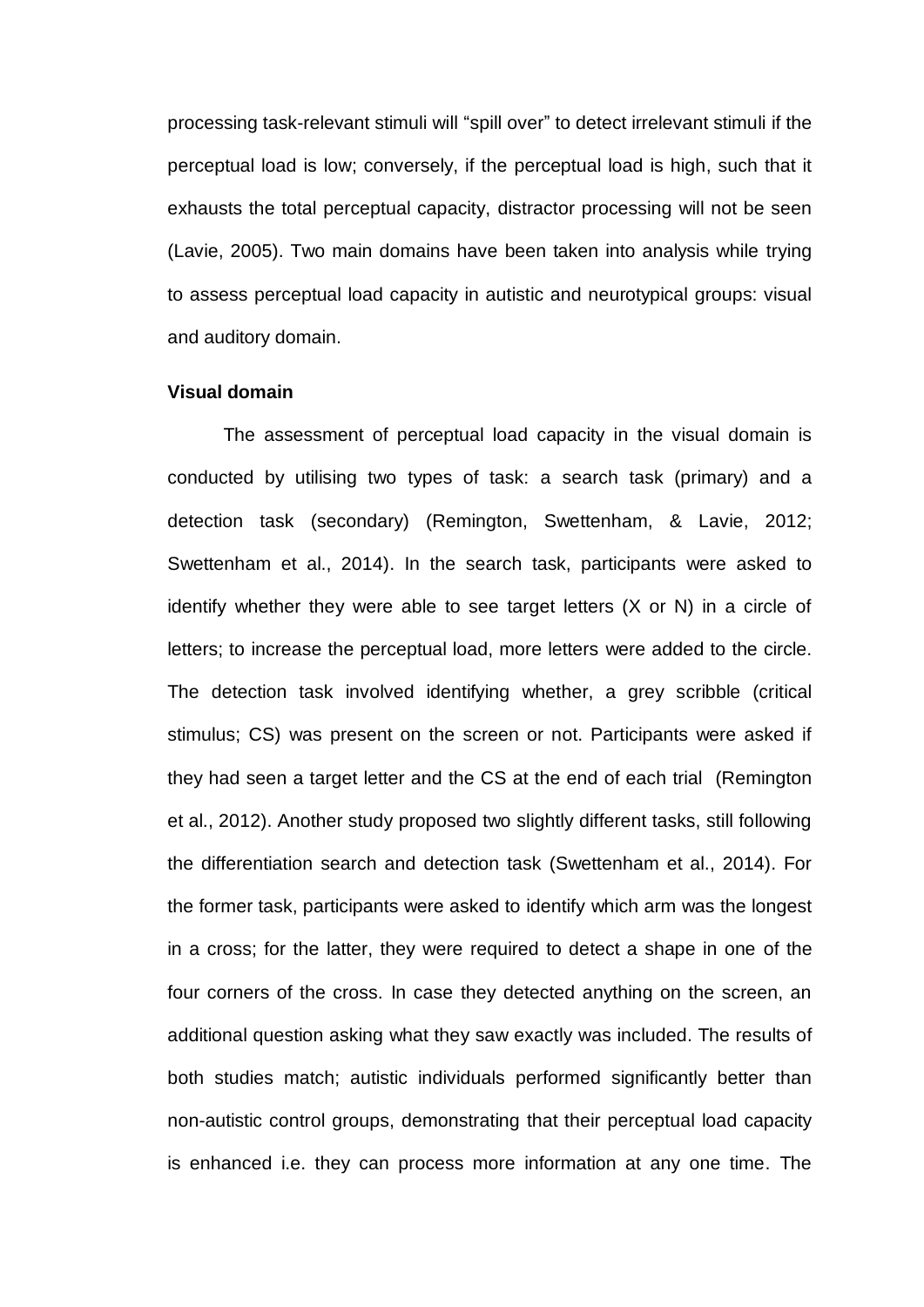studies highlight the positive aspects of these unique abilities to what people often refer to as being a disadvantage: capitalising on autistic people's strengths is key in order to improve their overall quality of life.

#### <span id="page-10-0"></span>**Auditory domain**

As per the visual domain, two types of tasks were used to assess perceptual load capacity in the auditory domain: search task and detection task (Fairnie & Remington, 2016; Remington & Fairnie, 2017b). In the former, participants were asked to identify whether they could hear the dog's bark or the lion's roar in different audio recordings. In the latter, they were asked to press two different key presses, according to whether they could hear a car sound (CS) or not. Participants were asked what animal sound they heard and if the CS was present at the end of each trial (Fairnie et al., 2016). Concordantly with the studies in the visual domain, autistic individuals performed significantly better than neurotypical groups, i.e. they were able to hear the CS as well as perform the animal search task, which provides further confirmation that perceptual load capacity is increased in autistic people (Remington & Fairnie, 2017b). In addition to this, participants were also asked to listen to a conversation about a birthday party; during the dialogue, a voice repeating "I'm a gorilla" appears and, at the end of recording, participants were asked questions about the conversation, as well as, if they heard anything unusual. It has been shown that autistic groups, who performed better at detecting the CS, were more likely to hear the gorilla compared to neurotypical groups (Remington & Fairnie, 2017b). This further corroborated the theory that autistic people possess an increased perceptual load capacity.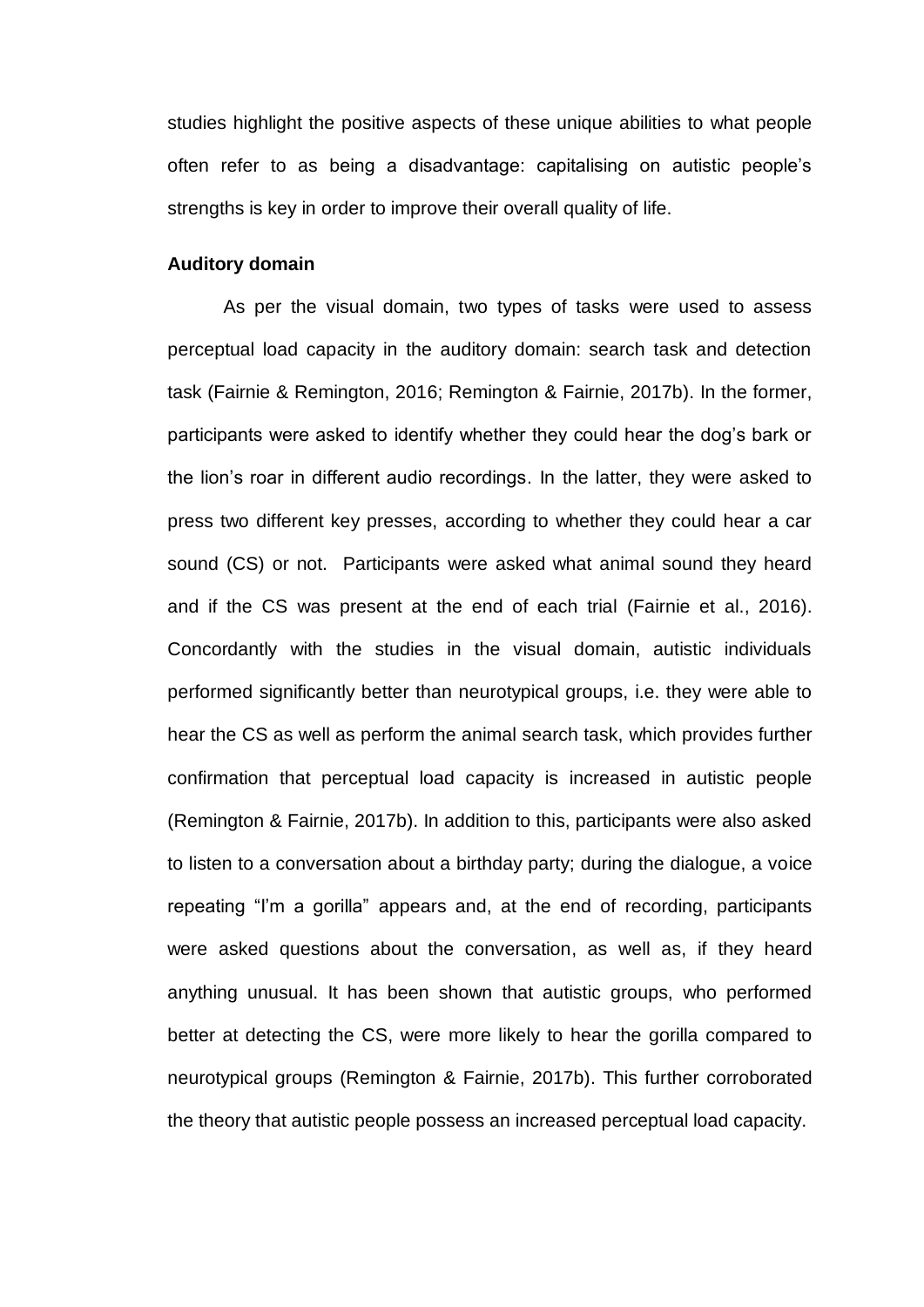#### <span id="page-11-0"></span>**Cross-modality domain**

Attempts to combine the two domains have been made; more specifically, it has been investigated whether any increase of the visual load would have any significant effect on the auditory load. The results appear to be conflicting: some studies suggest that increasing the visual load would reduce the amount of auditory information processed (Raveh & Lavie, 2015), whereas others revealed that there was no significant effect on the amplitude of electrophysiological response as distractor stimuli were added (Parks, Hilimire, & Corballis, 2010). It is therefore apparent, further research is required to verify whether exists a correlation between the two domains.

#### <span id="page-11-1"></span>**Aims of the study**

Previous literature has not looked at a correlation between the perceptual load capacity and the sensory symptoms of the groups under analysis. A body of evidence shows that autistic and neurotypical groups can be classified in two different clusters (Jambaque et al., 1998; Ornitz et al., 1977; Volkmar et al., 1986): hypersensitive individuals, which corresponds to an extreme sensitivity perceived in the sensorial spectrum, and hyposensitive individuals, which conversely, indicate individuals whose sensitivity is significantly low. Data retrieved from the auditory task will be combined using two questionnaires: the Sensory Perception Questionnaire (SPQ) and the Adolescent/Adult Sensory Profile (AASP). Successively, statistical analysis was used to verify whether there is a significant correlation between the two groups; hypersensitive and hyposensitive adolescents (12 -18 years old). Previously, perceptual load capacity has been investigated uniquely on an auditory task, which would not necessarily accurately reflect sounds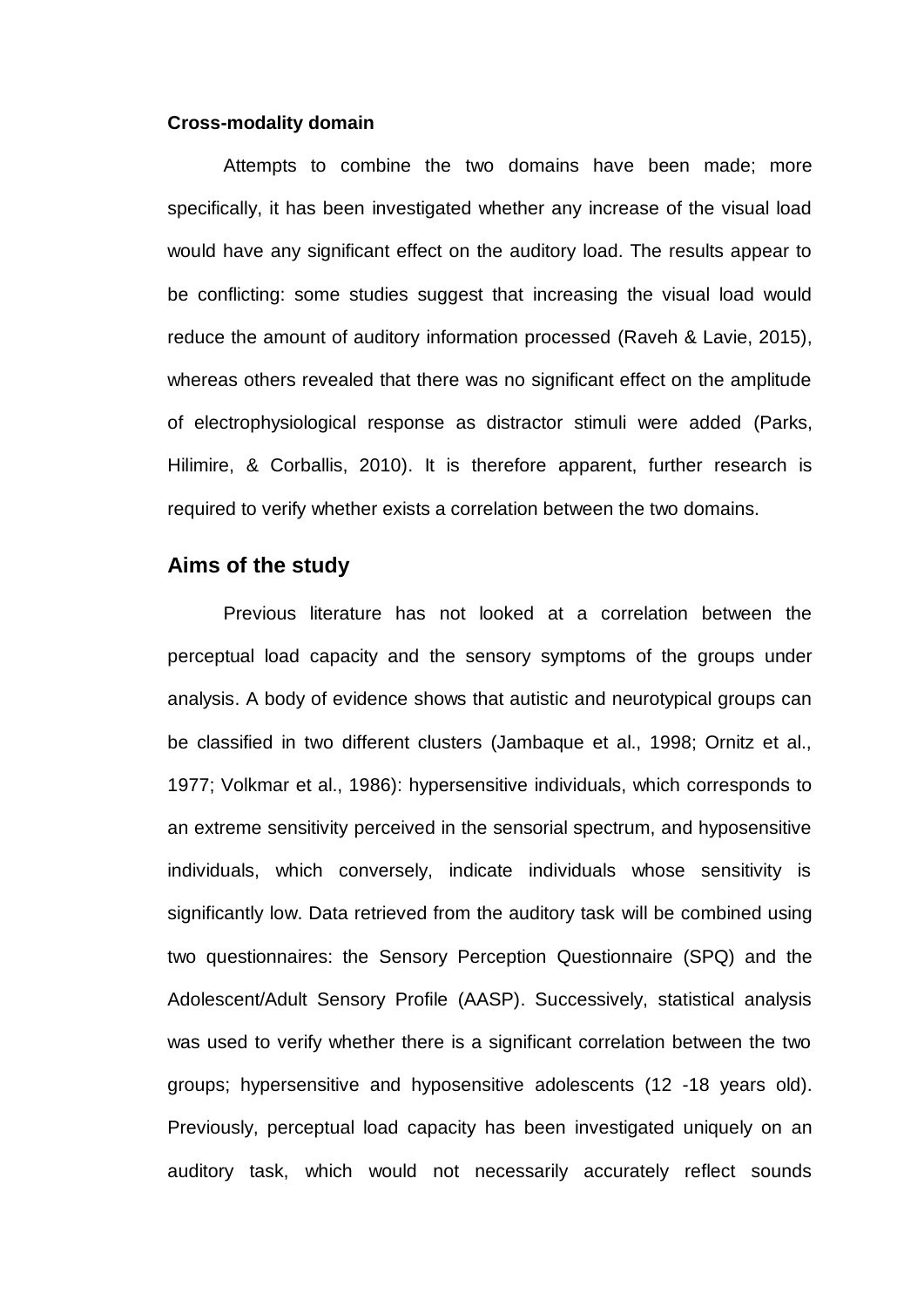experienced by autistic children in their daily lives; the incorporation of questionnaires data would potentially provide more ecologically valid results. The hypothesis of the study is that hypersensitive adolescents will show better task performance in the search and detection tasks compared to hyposensitive adolescents as, per definition, they are more sensitive to environmental stimuli. Hypersensitive adolescents are expected to exhibit a lower score in the SPQ and values of lower registration and sensory sensitivity subscales in the Sensory Profile.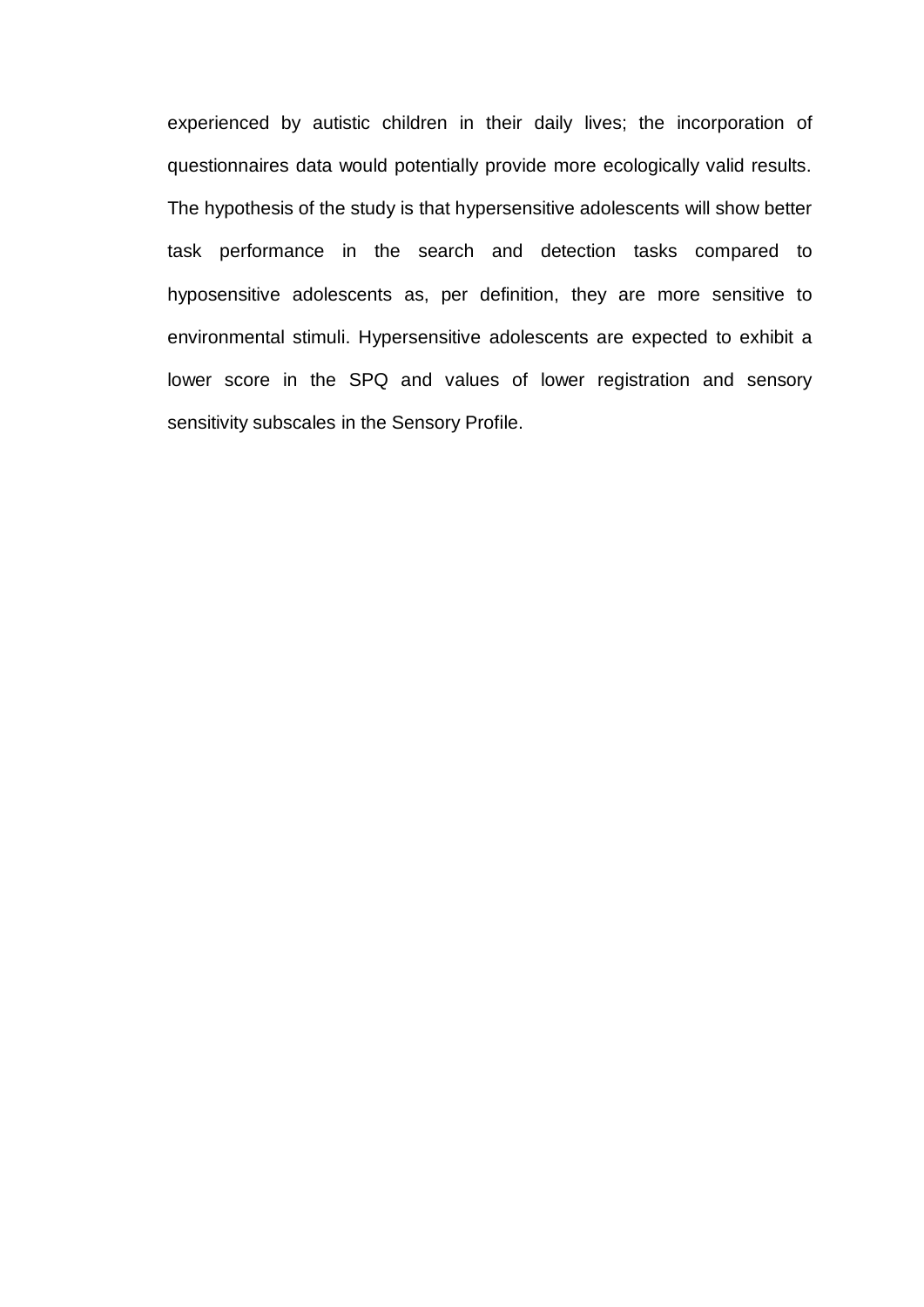# <span id="page-13-1"></span><span id="page-13-0"></span>**Participants**

Due to time constraints, data was collected on a small sample size for the group of autistic individuals ( $n = 6$ ), thus only the data set from the neurotypical group has been analysed ( $n = 15$  females,  $n = 5$  males, with mean age = 16.1 and standard deviation = 1.92). Participants within the neurotypical group were matched for IQ (within 70 and 130 in the Full Scale Intelligence Quotient 2 (FIQS-2) of the Wechsler Abbreviated Scale of Intelligence – Second Edition [WASI-II]) (McCrimmon & Smith, 2013) and gender. Participants, who previously expressed interest in following-up research projects in previous events, were recruited via email through databases. The tasks were carried out during Brain Detectives science workshop at UCL Institute of Education under timetable/time constraints. Audiometric thresholds were measured prior to the administration of the tasks, following the procedure outlined by the British Society of Audiology (2004). Both the left and the right ear were assessed for frequencies that ranged from 250 to 8000Hz using a Kamplex Diagnostic Audiometer AD17 and Telephonics TDH39P head-phones. All participants had audiometric threshold equal to or better than 20 dB for all frequencies tested in both ears, which is deemed to be within the typical hearing range for this age group.

### <span id="page-13-2"></span>**Apparatus and Stimuli**

The experiment was composed of two tasks: the primary task was an auditory search task developed by Fairnie, Moore and Remington, 2016.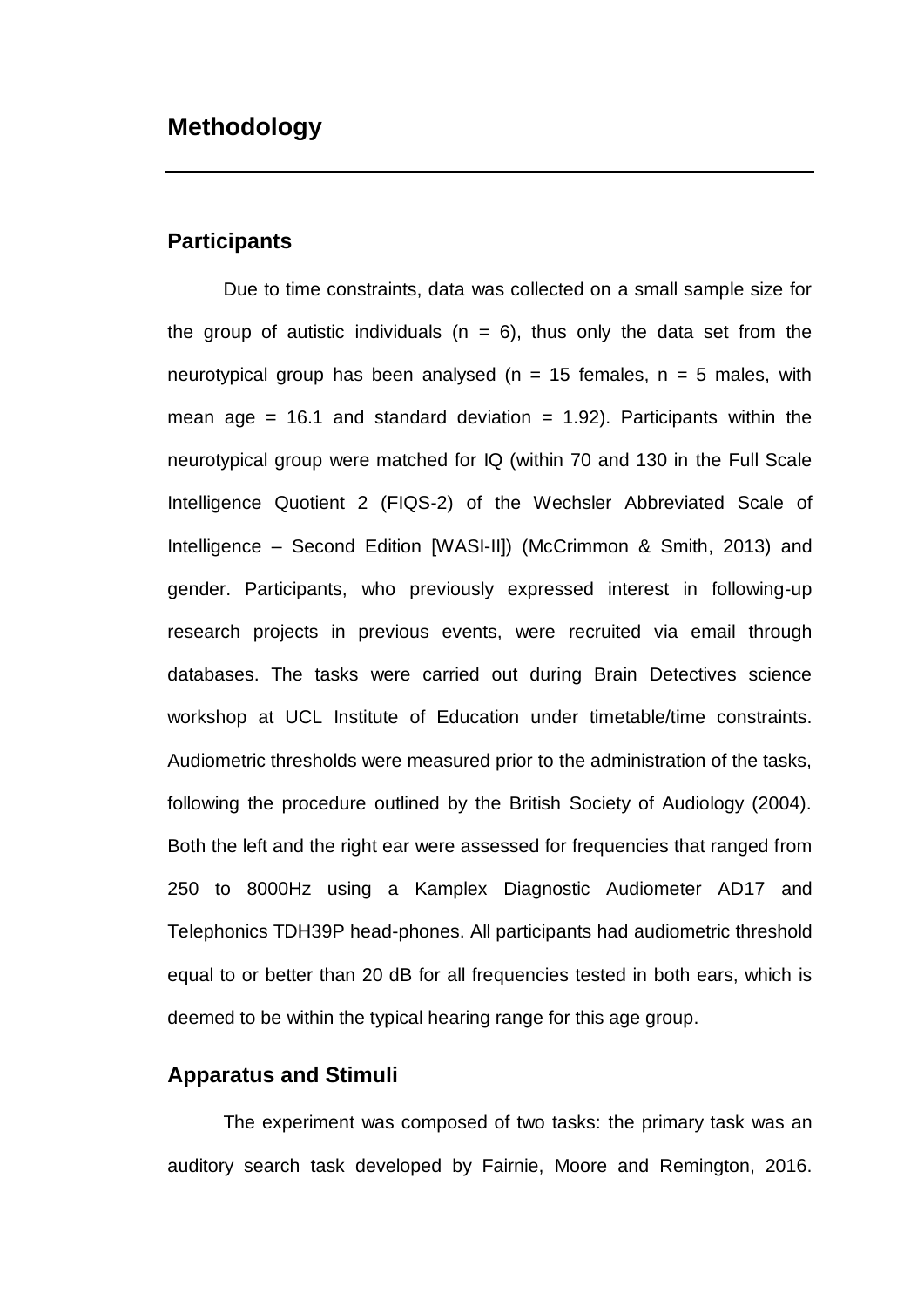Participants listened to different audio recordings in which animals' sounds were played simultaneously. The target sounds were the dog's bark and the lion's roar; the non-target sounds included the duck, the crow, the chicken, the rooster and the crow. Audio recording presented different set sizes to vary the perceptual load: set size one (target sound), set size two (target sound + nontarget sound), set size four (target sound + three non-target sounds) and set size six (target sound + five non-target sounds). All sounds last for 100ms with 10ms fade in and 10ms fade out. The secondary task was a detection task. In 50% of trials, a car sound, the critical stimulus (CS), was present. The animal audio recordings were spatially located in a semi-imaginary circle around their head (Fig. 1, and the sounds were manipulated by changing the interaural amplitude (IAD) and time differences (ITD), as it has been confirmed that sounds are perceived differently according to where they originate from (Fairnie et al., 2016). The total number of trials was 288, preceded by 16 experimental trials and followed by 64 control blocks (16 for each set size), in which participants were asked to identify the presence of the CS. Control blocks were administered to ensure that, whenever participants couldn't hear the CS, it was attributable to the high perceptual load of the animal search task and not to an inherent ability to hear the CS. After completion of the experiment, two questionnaires were administered to the participants: the Sensory Perception Questionnaire (SPQ) and the Adolescents/Adults Sensory Profile (AASP). The former has been published by Tavassoli and Baron-Cohen at University of Cambridge in 2009. It is composed of 35 items assessing how people perceive the environment from a sensorial perspective. Each question has four possible answers (Strongly agree, Agree, Disagree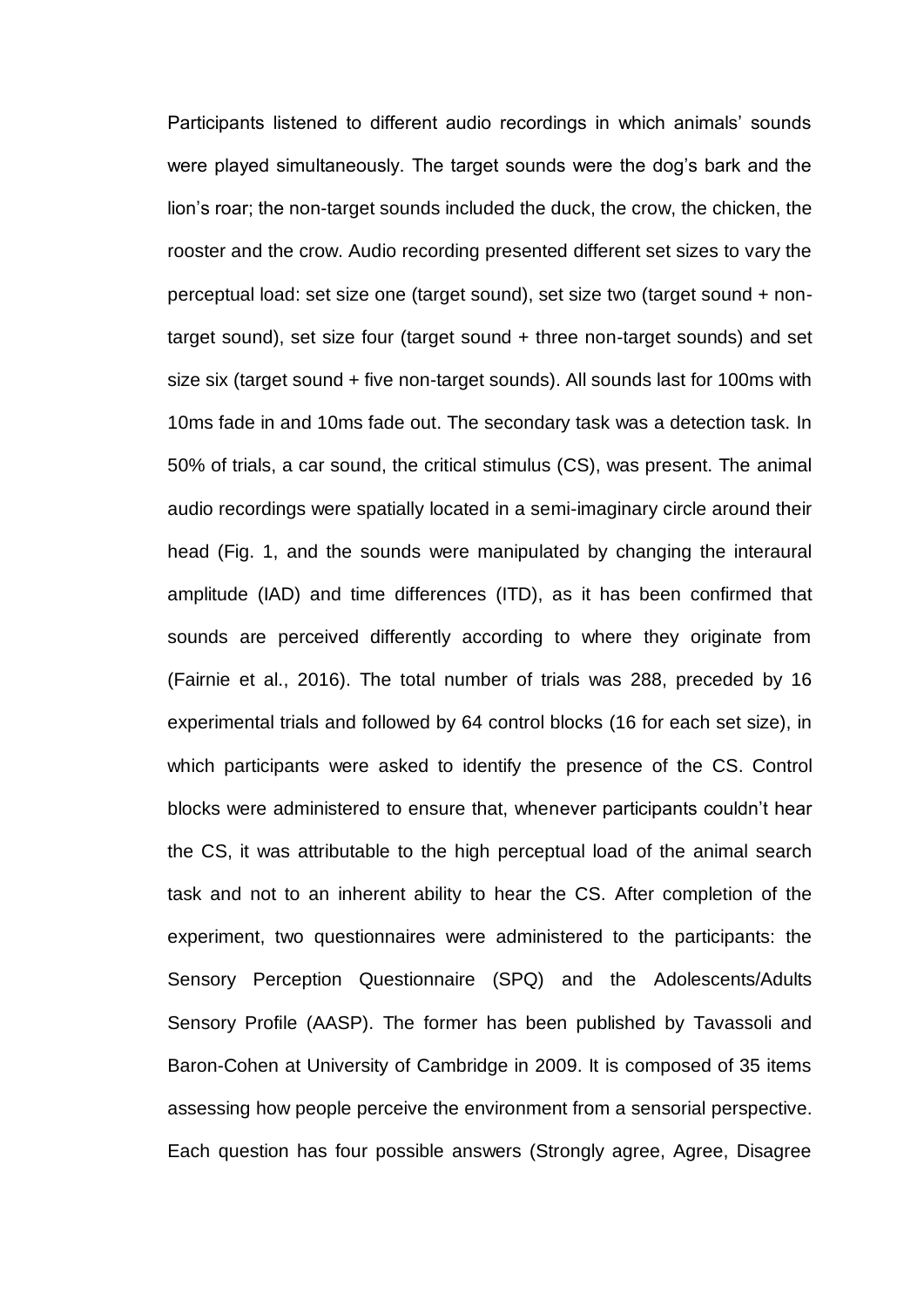and Strongly Disagree) and each of them corresponds to a set amount of points i.e., Strongly Agree = 0 points to Strongly Disagree = 3 points. Item 7, 13, 14, 22 and 32 are reverse-scored to eliminate acquiescence bias. People with elevated sensorial symptoms are more likely to score higher than those with low sensorial symptoms. The latter questionnaire has been widely used to investigate sensory processing patterns in adolescents and adults. Published in 2002 by Catana Brown and Winnie Dunn from University of Missouri, it is composed of 60 items divided into six different categories: (i) Taste/Smell Processing, (ii) Movement Processing, (iii) Visual Processing, (iv) Touch Processing, (v) Activity Level and (vi) Auditory Processing. Each item can be answered with one of five possible choices; Almost Never = 1, Seldom  $= 2$ , Occasionally = 3, Frequently = 4 and Almost Always = 5.

**Fig. 1** Interaural amplitude (underlined ratios in red) and time differences (grey text) for sounds in the first experiment. Circles with letters indicate possible positions for the CS; numbered circles indicate possible positions for target and non-target sounds. The sounds in the inner ring were 9dB higher than those in the outer ring.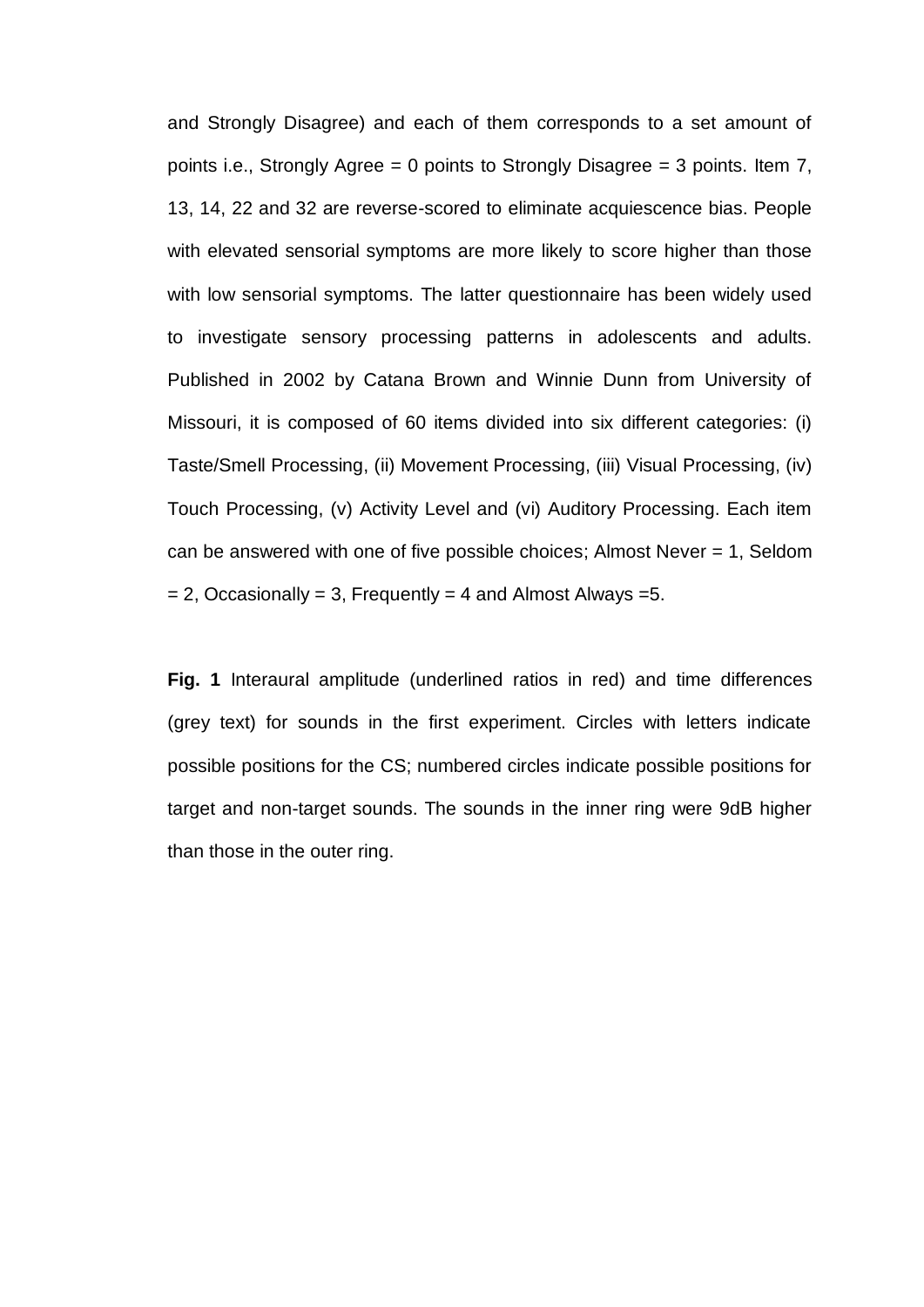

# <span id="page-16-0"></span>**Task Procedure**

Participants were told that they would hear a number of audio recordings in which they had to identify the target sounds (dog or lion) and that in some trials the CS would be present. Participants were required to press two keypresses (Z or X) according to whether they heard the dog's bark or the lion's roar for the auditory search task and another two keypresses (N or M) according to whether they heard the CS or not. Visual prompts were used to guide the participants. Participants were encouraged to work quickly and accurately with as many breaks as needed between the blocks. Questionnaires were given to participants at the end of the auditory processing task.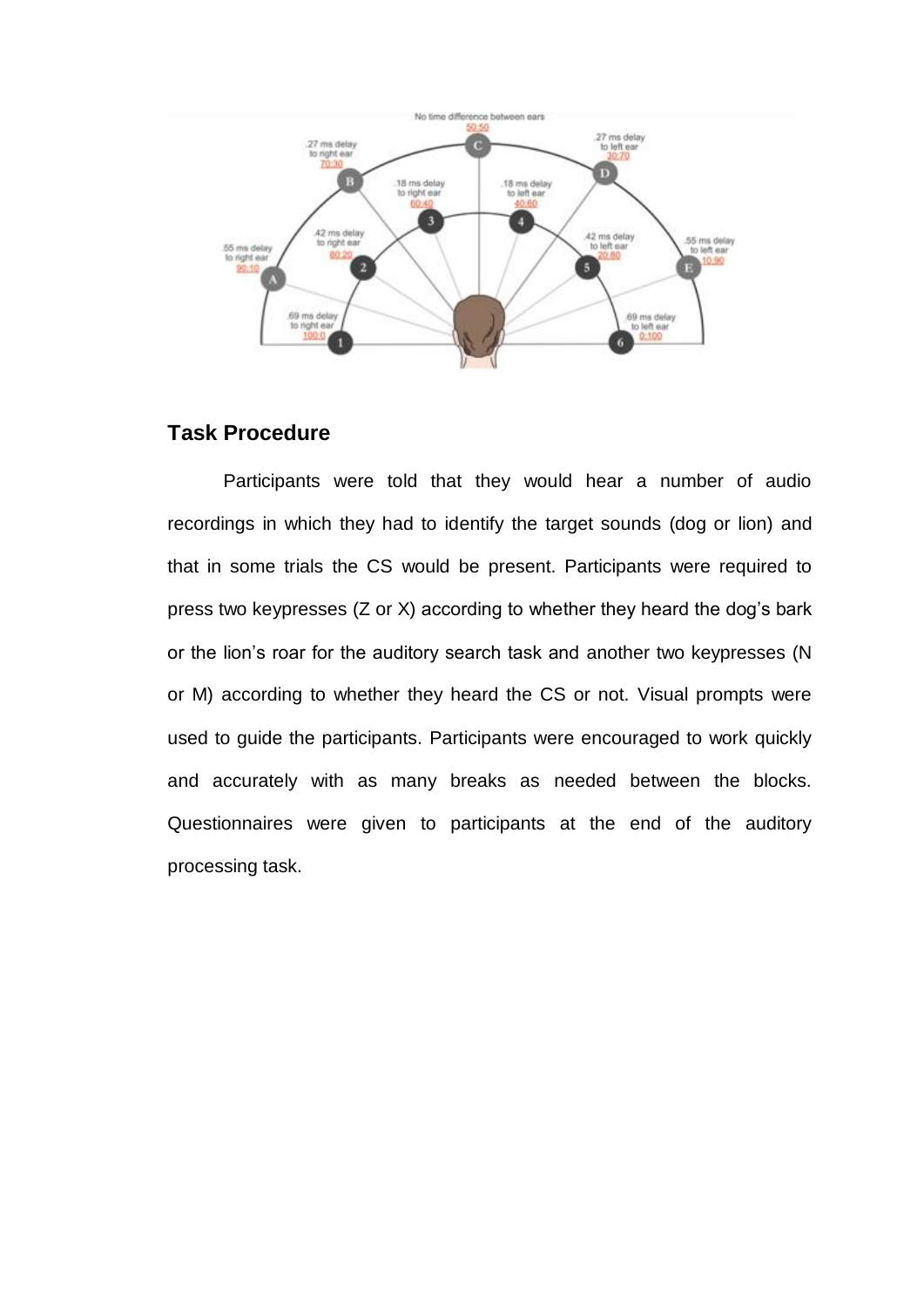# <span id="page-17-1"></span><span id="page-17-0"></span>**Primary task**

Mean and standard deviation for Reaction Time (RT) and Dog and Lion's accuracy (D&L's accuracy) were calculated (Table 1, 2). Mean values for RT increase as the set sizes increase from 1 to 4. A drop of 157ms can be noticed from set size 4 to set size 6. Trials in which the reaction time was smaller than 150ms have been eliminated, as it is assumed that RT cannot be faster than 150ms. Additionally, a repeated-measures analysis of variance (ANOVA), with load as factor, revealed that there was a statistically significant difference in terms of RT as the set size increased  $(F(3,57) = 3.73, p < 0.05,$  $np^2 = 0.164$ ) (Table 5). This implies that load was manipulated effectively. Mean values for D&L's accuracy decreases as the set sizes varies, meaning that the increase of set size had the desired effect. A repeated-measures analysis of variance (ANOVA), with load as factor, proved that there was a significant effect on the D&L's accuracy. (F(3,57) = 16.76,  $p < 0.01$ ,  $np^2 =$ 0.469) (Table 5). This signifies that the rate at which participants correctly identified the target sounds decreased in higher perceptual load environments.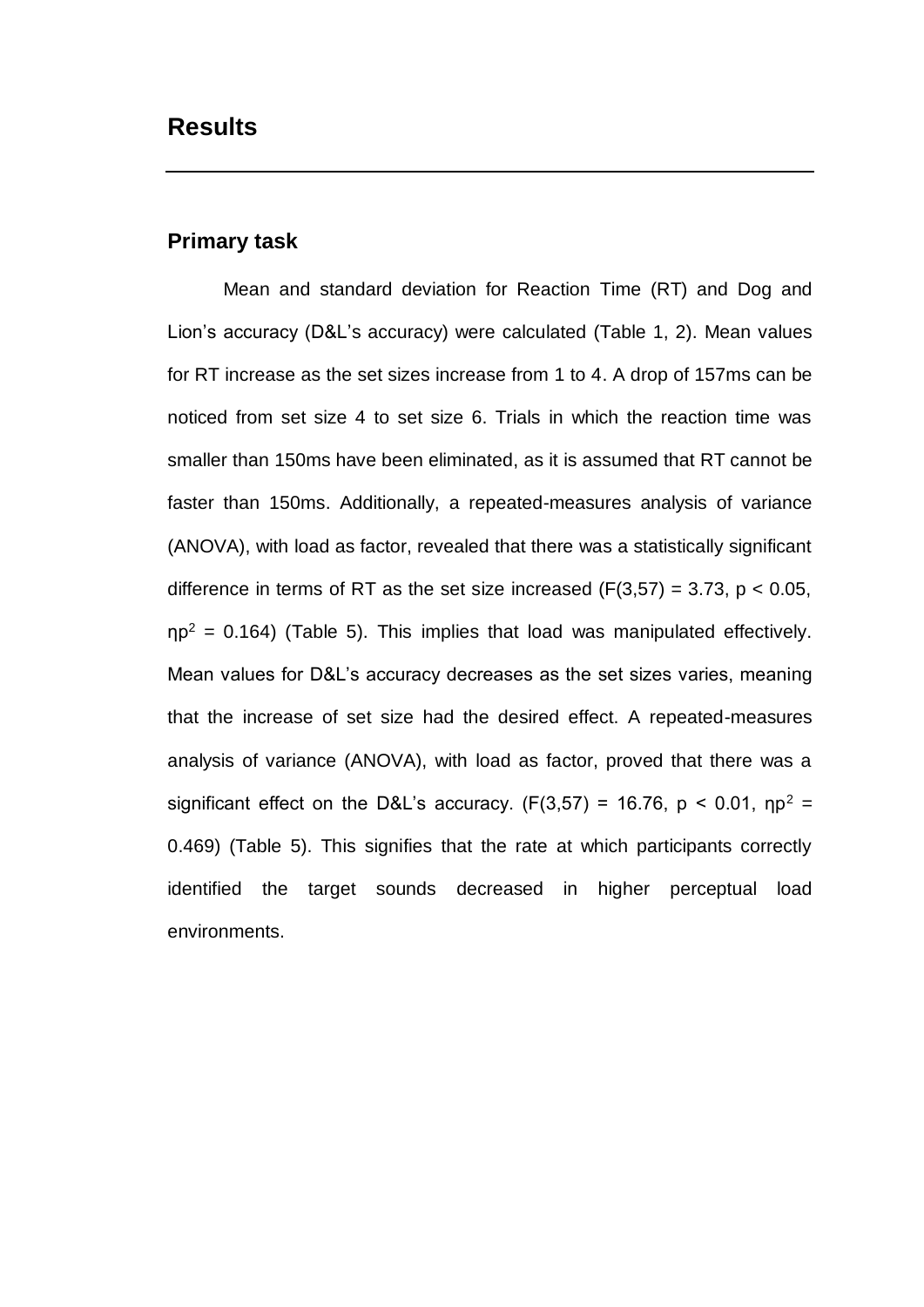#### Table 1

| Set size | Mean (ms) | Standard deviation |
|----------|-----------|--------------------|
|          | 809       | 160                |
| 2        | 917       | 190                |
|          | 936       | 201                |
| 6        | 779       | 231                |

*Mean and Standard deviation RT* 

#### Table 2

*Mean and standard deviation D&L's accuracy* 

| Mean | Standard deviation |
|------|--------------------|
| 0.87 | 0.14               |
| 0.75 | 0.14               |
| 0.72 | 0.14               |
| 0.71 | 0.18               |
|      |                    |

### <span id="page-18-0"></span>**Secondary task**

In order to measure the accuracy in the detection task, the parameter A (corrected version of a'), the non-parametric version of d', has been used. This was due to the fact that original and false hits showed to be insignificant in the normality test (Shapiro-Wilk). A can assume values from zero to one, where 0.5 signifies poor detection of CS and one latter perfect detection (Remington & Fairnie, 2017b). Trials in which the primary task was not correctly performed were excluded. Mean values of A decreases as the set size increases, meaning that CS detection was less frequent in higher perceptual load environments (Table 3). Furthermore, a repeated-measures analysis of variance (ANOVA) with load as factor, exhibited a significant difference as the set size increases (F(3,57) = 9.61,  $p < 0.01$ ,  $np^2 = 0.336$ )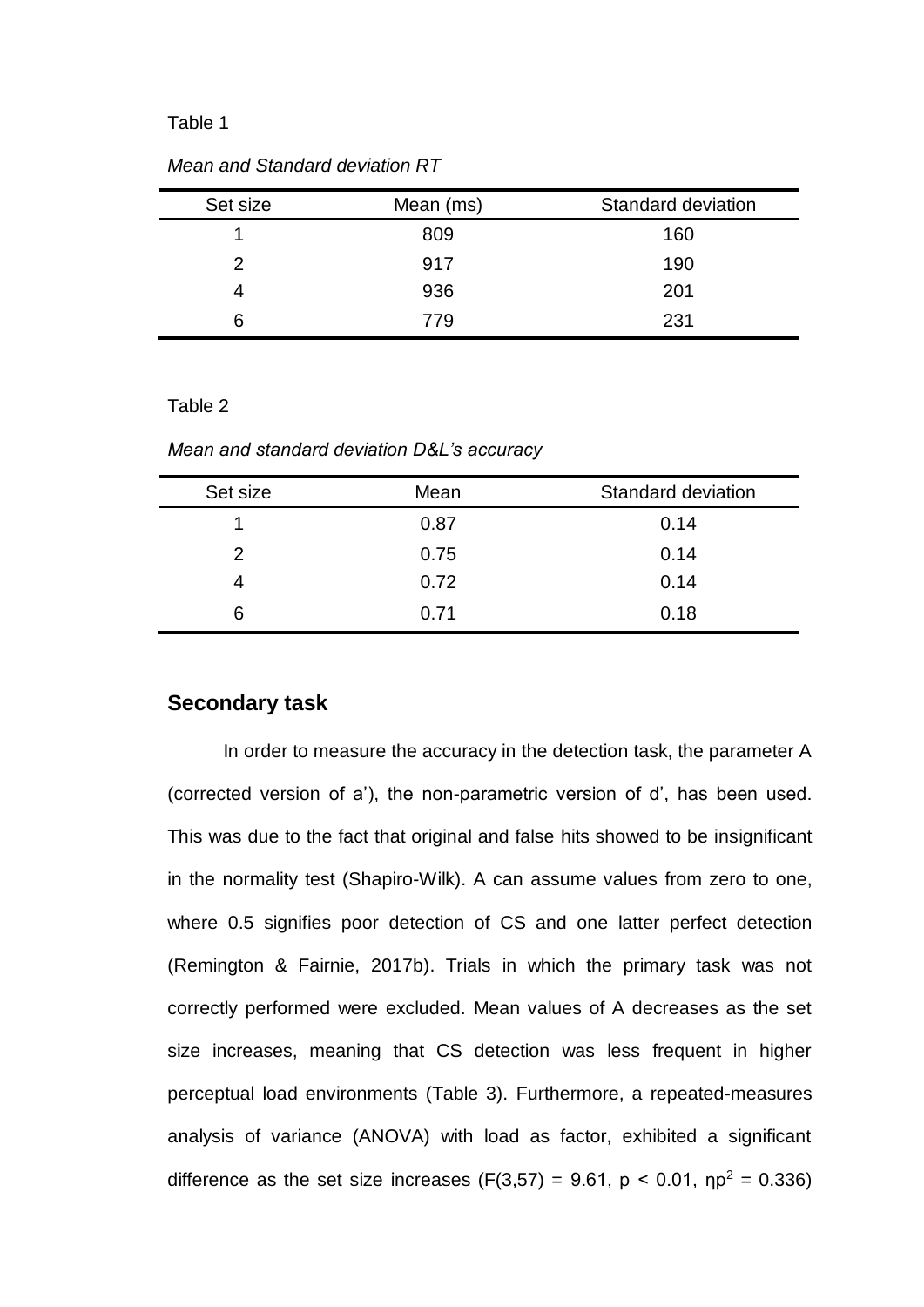(Table 5). This showed a decrease in performance in detecting the car as the perceptual load conditions increased.

Table 3

|  | Mean and Standard deviation A |  |  |  |
|--|-------------------------------|--|--|--|
|--|-------------------------------|--|--|--|

| Set size | Mean | Standard deviation |
|----------|------|--------------------|
|          | 0.85 | 0.14               |
| 2        | 0.78 | 0.10               |
| 4        | 0.72 | 0.18               |
| 6        | 0.71 | 0.19               |

# <span id="page-19-0"></span>**Control blocks**

Mean and standard deviation values for control blocks in each set size were calculated (Table 4). It is shown that the correct CS detection rate decreased as the set size increased. This suggests that the CS was more difficult to identify when many non-target sounds were present. This is further proven by a repeated-measures analysis of variance (ANOVA) with load as factor, which exhibited a significant difference in the control blocks at different set sizes (F(3,57) = 6.81,  $p < 0.01$ ,  $np^2 = 0.264$ ) (Table 5). This suggests that the correct CS detection rate was not affected by the presence of the primary task.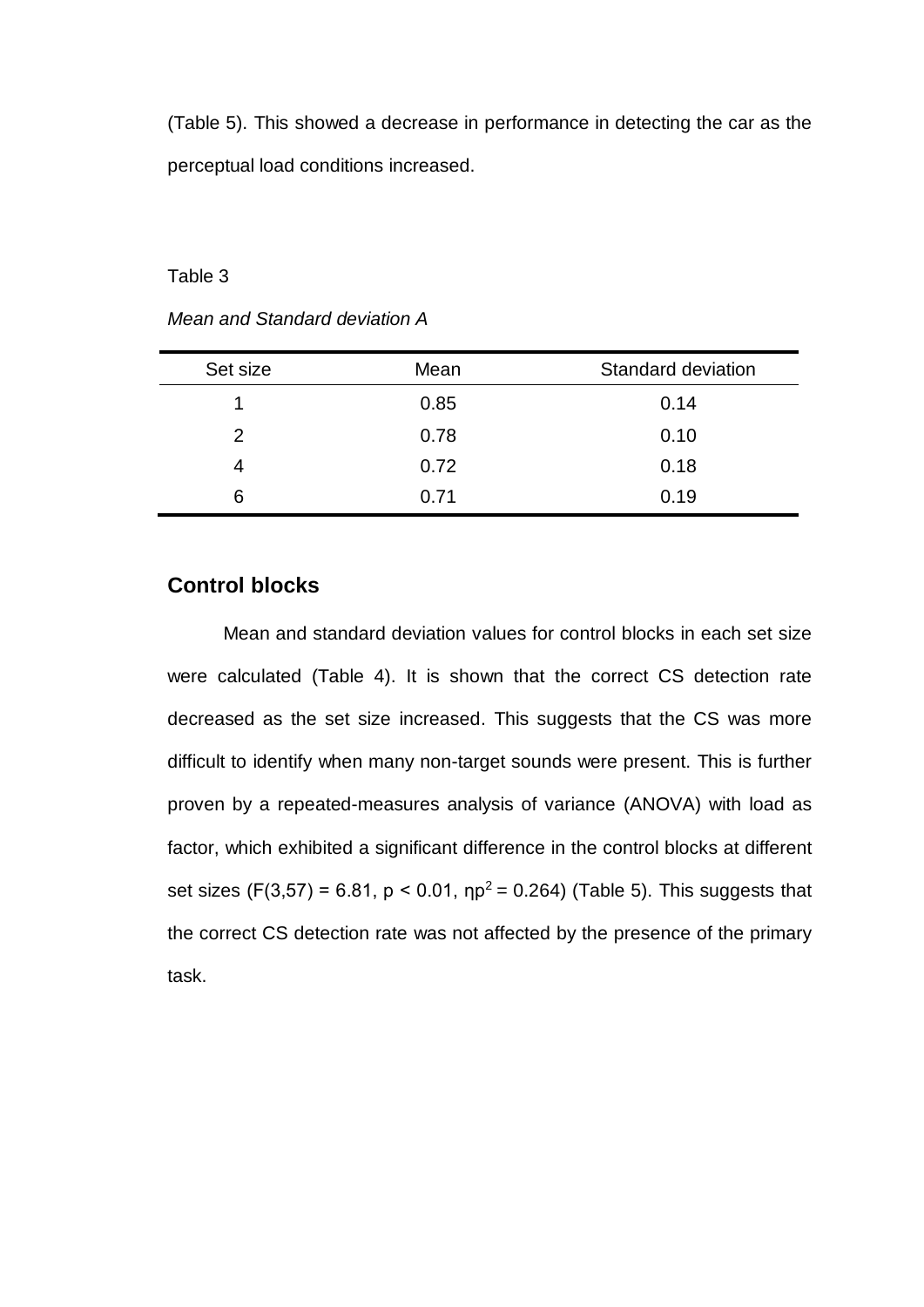| Table 4. Mean and Standard deviation: Control block |  |  |  |
|-----------------------------------------------------|--|--|--|
|-----------------------------------------------------|--|--|--|

| Set size | Mean $(\%)$ | Standard deviation |
|----------|-------------|--------------------|
|          | 82          | 2.2                |
|          | 76          | 3.5                |
|          | 69          | 5.1                |
| 6        | 67          | 2.9                |

Table 5*. Repeated-measures analysis of variance ANOVA for RT, D&L's accuracy, A and Control block*

| Variable             | df | Error |      | Significance | <b>Partial Eta</b><br>Squared |
|----------------------|----|-------|------|--------------|-------------------------------|
| RT                   | 3  | 57    | 3.73 | 0.016        | 0.164                         |
| D&L's<br>accuracy    | 3  | 57    | 16.8 | 0.000        | 0.469                         |
| Α                    | 3  | 57    | 9.61 | 0.000        | 0.336                         |
| <b>Control Block</b> | 3  | 57    | 6.81 | 0.000        | 0.264                         |

# <span id="page-20-0"></span>**Correlations**

Kendall's tau correlation tests were used due to the small sample size  $(n = 20)$  and the non-parametric nature of A. No meaningful correlations were shown between A and the two sensory questionnaires administered (p > 0.183). These analyses suggest there is a negative correlation between the SPQ and the values of A at different set sizes. However, this difference was not significant ( $p > 0.05$ ).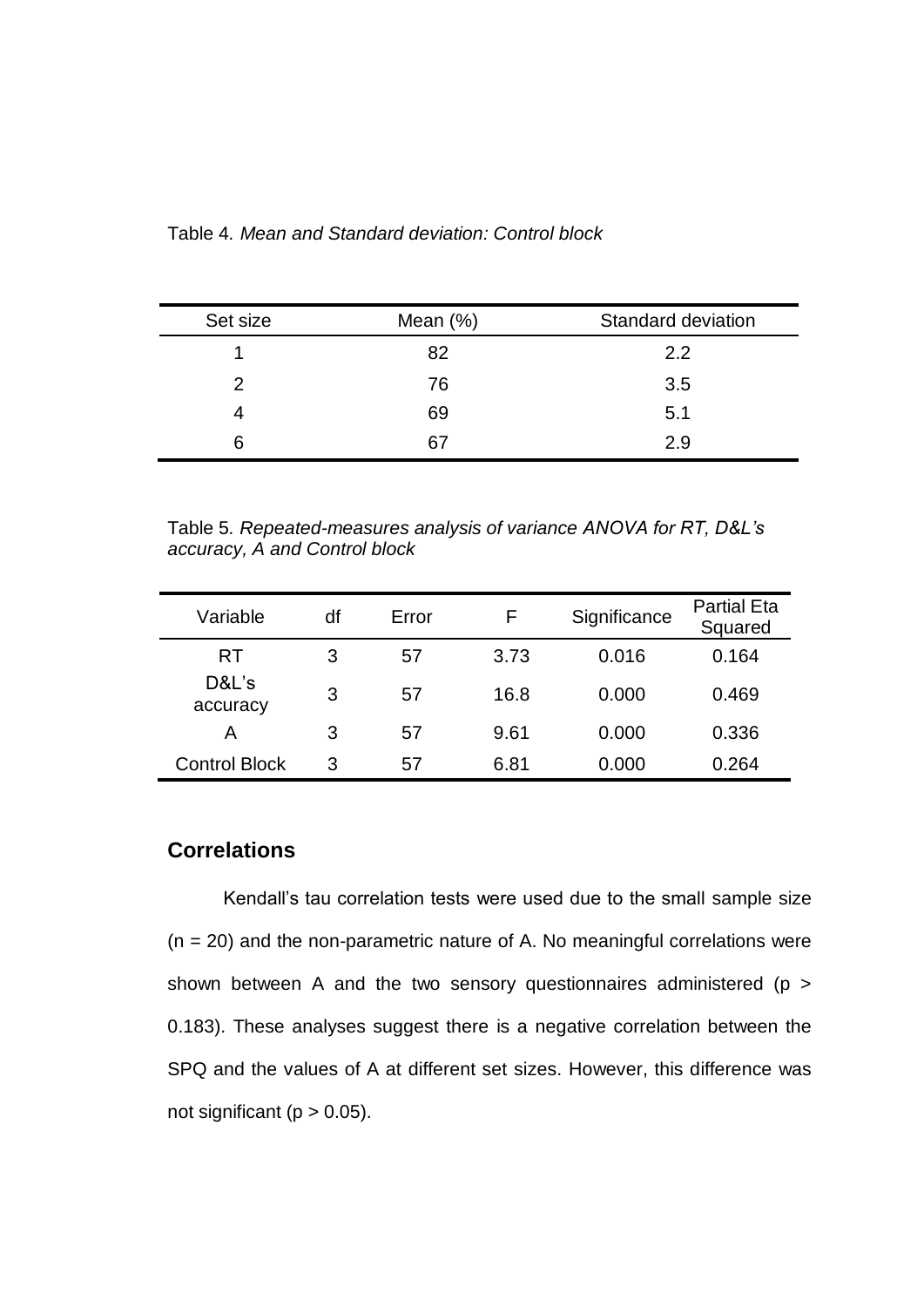# <span id="page-21-0"></span>**Discussion**

The results reported fail to meet the hypothesis. The lack of meaningful correlations in the neurotypical group between sensory questionnaires and A may indicate that inherent sensory processing abilities are not conditioned by sensory symptoms in neurotypical individuals. Several explanations could be provided to justify the finding: firstly, a large autistic sample could not be reached due to time limitations. The testing time was considerably long (45 minutes) and data could only be collected in a time period of six weeks. It would have been fundamental to see whether meaningful correlations were identifiable in autistic individuals and whether differences could be detected between the two groups. Secondly, the participants recruited depict a portion of adolescents, which may not be fully representative of the real population: adolescents who had a pre-interest in psychology and neuroscience were more likely to participate, which may have led to biased results. Lastly, it can be hypothesised that the perceptual load capacity and sensory symptoms are not fully developed in adolescents aged 12-18 years. This means that individuals may still be in the process of reaching the greatest load perceptual capacity and their final set of sensorial symptoms, thus their performance in the task and their responses in the sensory questionnaires may be dependent on what stage of their development they are currently at. Despite presenting initially conflicting results in terms of auditory processing abilities of autistic groups, it can now be asserted that autistic individuals possess an enhanced perceptual load capacity compared to the neurotypical group (Remington & Fairnie, 2017b). From a neurological perspective, a mixed picture can be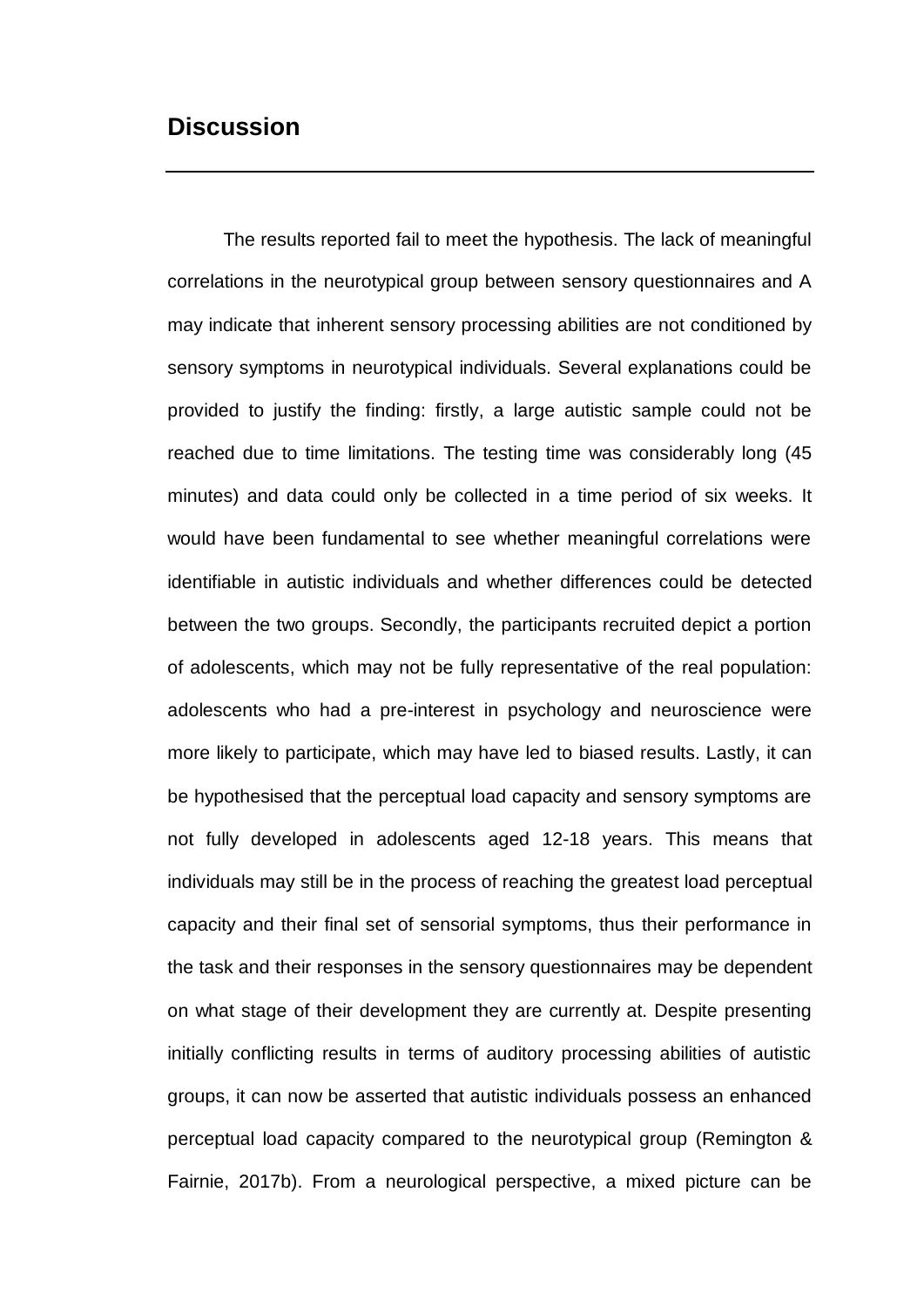obtained in terms of auditory processing abilities in autistic people: while electrophysiological studies have identified shorter N1 and greater mismatch negativities (MMN) latencies, indicative of enhanced auditory processing capacities (Ferri et al., 2003; Oades, Walker, Geffen, & Stern, 1988), other studies have presented complete opposite findings whilst dealing with more complex tones (Gomot, Giard, Adrien, Barthelemy, & Bruneau, 2002). Neuroanatomically, grey matter levels in a region of the auditory cortex called Heschl's gyri were higher in autistic than in neurotypical groups; this area is the primary site for auditory processing and the increase in cortical thickness may explain why autistic individuals possess an enhanced perceptual capacity (Hyde, Samson, Evans, & Mottron, 2009). A single study investigating correlations between sensorial symptoms and identification of auditory intensities has been carried out (Jones et al., 2009). Their findings showed a trend which is opposite to what was hypothesised in this study: hyposensitive autistic individuals performed better compared to neurotypical controls. It is clear that more research needs to be conducted than can be retrieved from current studies before drawing conclusions. Future studies would benefit from, firstly, and most importantly, a wider sample size for both the neurotypical and the autistic group should be gathered. If more time were to be allocated to the conduction of the experiments, this objective could easily be met and the analysis of new and more data could be performed. Secondly, interconnected with the first point, either the creation of another, shorter task, or performing the task outside of Brain Detectives, to facilitate data collection and reduce recruitment bias. At the latest International Meeting for Autism and Research (IMFAR), held in San Francisco, May 10<sup>th</sup>-13<sup>th</sup> 2017,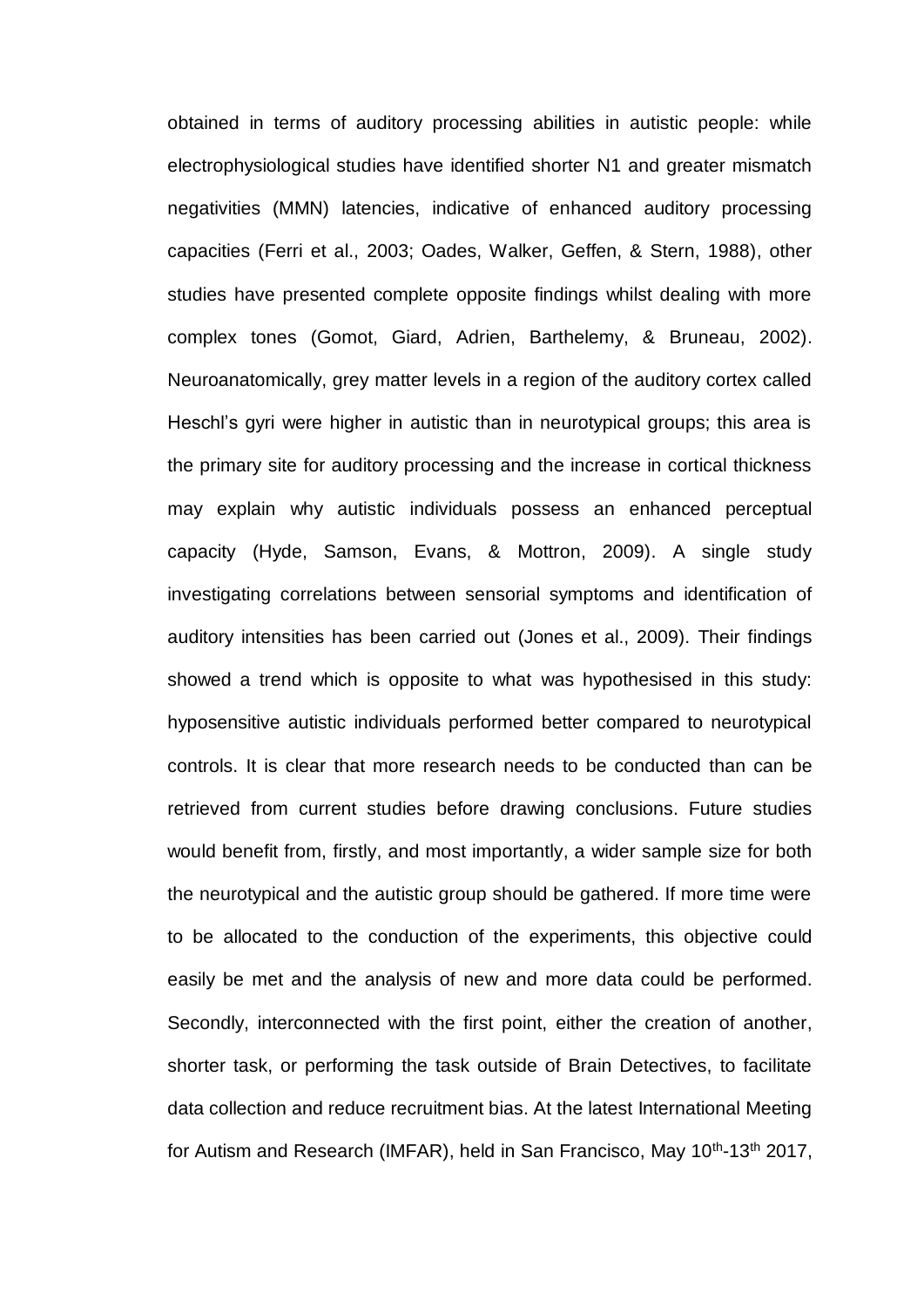Dr. Anna Remington proposed a simple task, very easily administrable and with little training required, that could harness the perceptual load capacity in a classroom environment. In the task, participants were asked to listen to a woman narrating Greek myths and then answer a series of question about the story. The woman was shown in three different background settings: a white screen, a representation of the myths narrated (relevant) and a mixture of outof-context pictures (irrelevant). Initial results showed that both neurotypical and autistic groups learnt more about the topic discussed during the relevant background than other backgrounds and that autistic participants managed to recall more information about the irrelevant background than neurotypical groups (Remington, 2017) What can be concluded is that increasing the number of essential information may reduce the tendency of autistic individuals to distract, thus improving learning outcomes. This further corroborates the finding so far collected and paves the way to the idealisation of a simpler, quicker and easy-to-administer task that would allow a larger sample to be recruited. The development of a smartphone app, in a crossmodality domain study (examples of similar studies are outlined in the Introduction) may also benefit the accessibility of the task. An audio file including a conversation (e.g. Party Task, (Dalton & Fraenkel, 2012)) could be incorporated in the app and a visual task, similar to the ones performed by (Remington et al., 2012) or (Swettenham et al., 2014). Each participant will have a smartphone and earphones to put on for the duration of the task. During the task, participants will have to answer to some question about what they see on a sheet of paper. At the end of the hearing task, participants will have to answer questions about what they heard on a sheet of paper as well.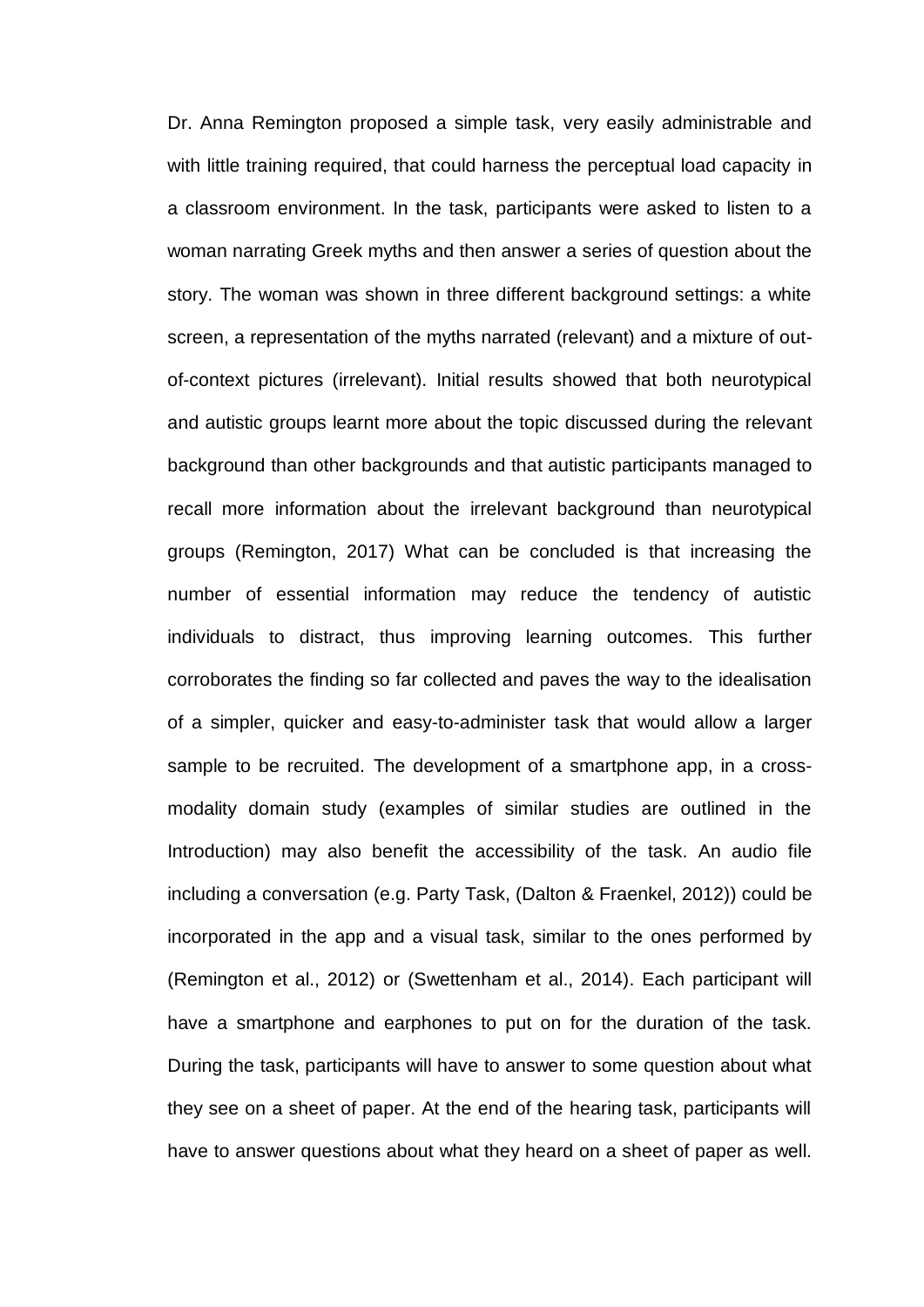The visual questions and the hearing questions will have a specific time in which they will be displayed on the screen to ensure that the time given to answer is consistent. It is expected that as the visual tasks get harder, people will not be able to focus on the conversation, leading to scarcer responses in the questions related to the auditory domain. However, this idea does present some constraints that would need to be faced, should it be taken forward: for instance, the screen in which the visual task is displayed would need to be the same to ensure that different performances are not due to screen size. This would mean using the same type of smartphone for all the participants, which may affect costs. In addition to this, all participants would require to be at the same distance from the screen, which may result challenging, considering that the task would not be performed in a laboratory setting and people naturally position their smartphones at different distances from their eyes. To overcome this difficulty, a photo-application could be built in to ensure the participant is in focus; repeating the photo-application procedure multiple times would provide further consistency. Identifying cognitive strengths is key to improve autistic children's quality of life; in environments of over-arousal, autistic people may experience great feelings of discomfort, which may have a negative impact on learning outcomes and employment opportunities (Remington & Fairnie, 2017b). It is therefore imperative that more research is pursued to guarantee same opportunities and better life conditions to the entire autistic population, capitalising on their strengths and enhanced capacities.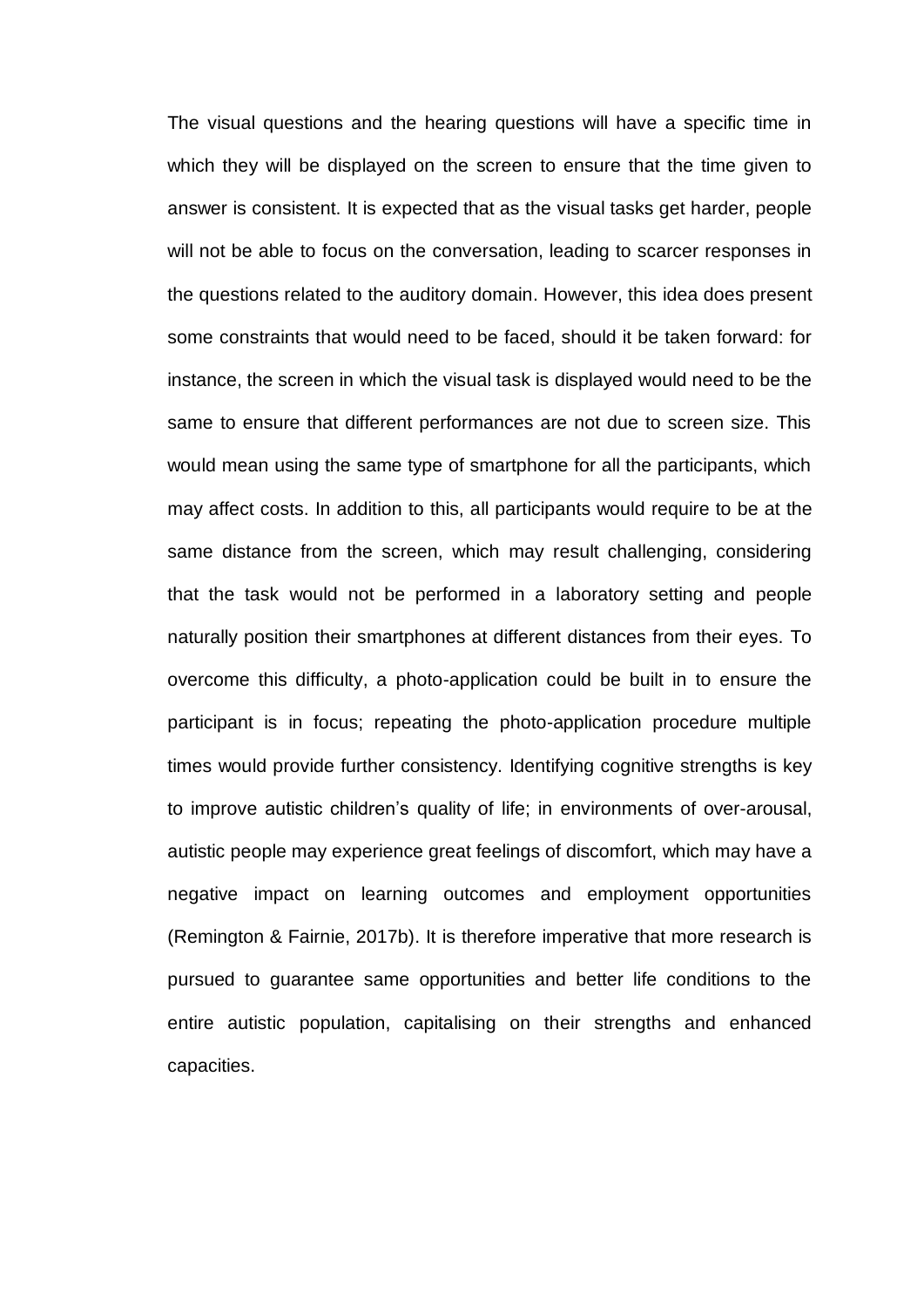# <span id="page-25-0"></span>**References**

- Amaral, D. G., Schumann, C. M., & Nordahl, C. W. (2008). Neuroanatomy of autism. *Trends in Neurosciences*, *31*(3), 137–145. https://doi.org/10.1016/j.tins.2007.12.005
- Bailey, A., Le Couteur, A., Gottesman, I., Bolton, P., Simonoff, E., Yuzda, E., & Rutter, M. (1995). Autism as a strongly genetic disorder: evidence from a British twin study. *Psychological Medicine*, *25*(01), 63. https://doi.org/10.1017/S0033291700028099
- Bauminger, N., Shulman, C., & Agam, G. (2003). Peer interaction and loneliness in high-functioning children with autism. *Journal of Autism and Developmental Disorders*, *33*(5), 489–507.
- Bishop, D. V. M., & Norbury, C. F. (2002). Exploring the borderlands of autistic disorder and specific language impairment: a study using standardised diagnostic instruments. *Journal of Child Psychology and Psychiatry*, *43*(7), 917–929. https://doi.org/10.1111/1469-7610.00114
- Bleger, J. (1974). Schizophrenia, Autism, and Symbiosis. *Contemporary Psychoanalysis*, *10*(1), 19–26. https://doi.org/10.1080/00107530.1974.10745308
- Courchesne, E. (1997). Brainstem, cerebellar and limbic neuroanatomical abnormalities in autism. *Current Opinion in Neurobiology*, *7*(2), 269– 278. https://doi.org/10.1016/S0959-4388(97)80016-5
- Dalton, P., & Fraenkel, N. (2012). Gorillas we have missed: Sustained inattentional deafness for dynamic events. *Cognition*, *124*(3), 367–372. https://doi.org/10.1016/j.cognition.2012.05.012
- Eisenberg, L., & Kanner, L. (1955). Childhood schizophrenia. *Symposium, Early Infatile Autism*.
- Elsabbagh, M., Divan, G., Koh, Y.-J., Kim, Y. S., Kauchali, S., Marcín, C., … Fombonne, E. (2012). Global Prevalence of Autism and Other Pervasive Developmental Disorders. *Autism Research*, *5*(3), 160–179. https://doi.org/10.1002/aur.239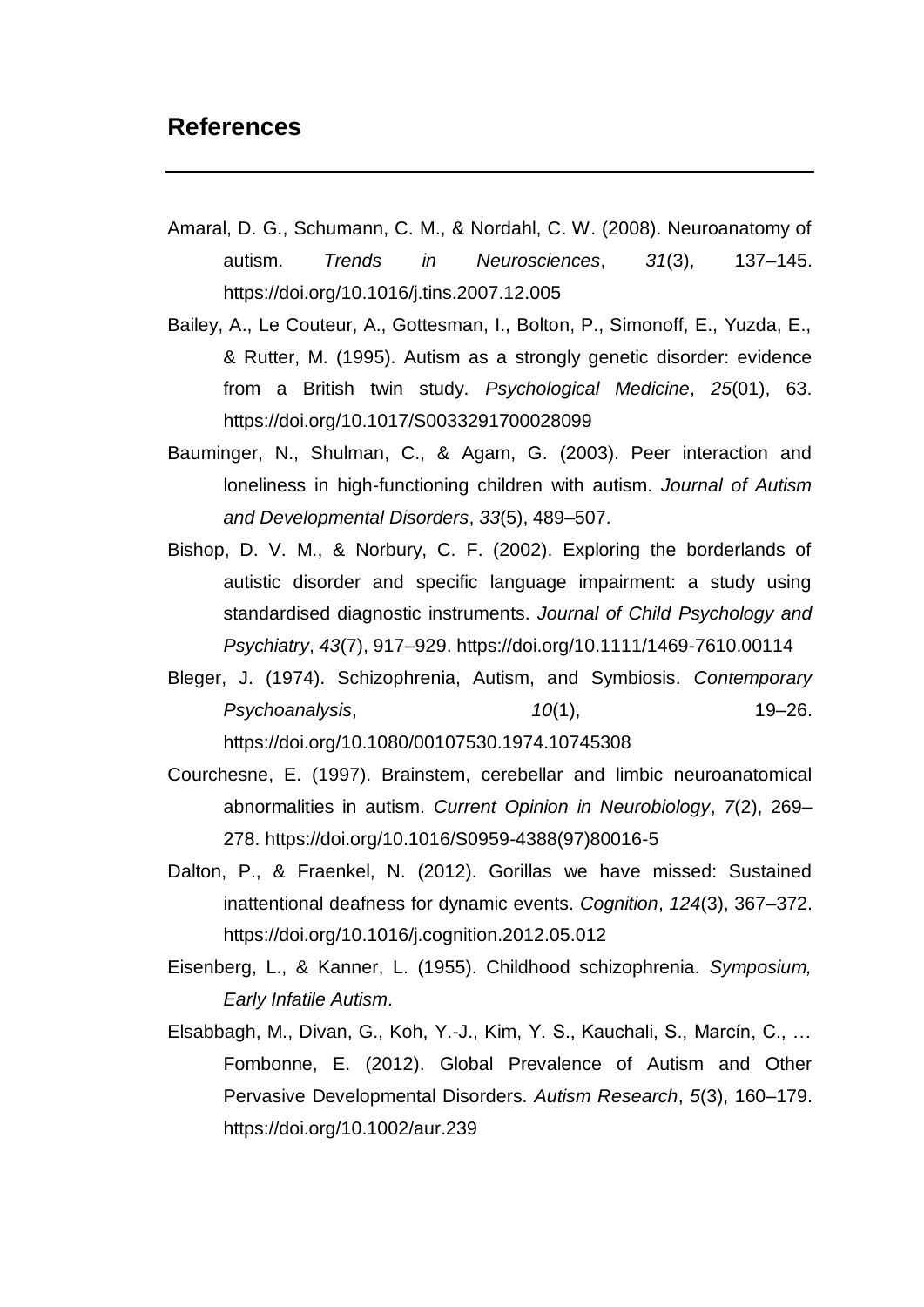- Fairnie, J., J, C., & Remington, A. (2016). Missing a trick: Auditory load modulates conscious awareness in audition. *Journal of Experimental Psychology: Human Perception and Performance*, *42*(7), 930–938. https://doi.org/10.1037/xhp0000204
- Ferri, R., Elia, M., Agarwal, N., Lanuzza, B., Musumeci, S. A., & Pennisi, G. (2003). The mismatch negativity and the P3a components of the auditory event-related potentials in autistic low-functioning subjects. *Clinical Neurophysiology*, *114*(9), 1671–1680. https://doi.org/10.1016/S1388-2457(03)00153-6
- Fombonne, E. (2003). The Prevalence of Autism. *JAMA*, *289*(1), 87–89. https://doi.org/10.1001/jama.289.1.87
- Frazier, T. W., Youngstrom, E. A., Speer, L., Embacher, R., Law, P., Constantino, J., … Eng, C. (2012). Validation of Proposed DSM-5 Criteria for Autism Spectrum Disorder. *Journal of the American Academy of Child & Adolescent Psychiatry*, *51*(1), 28–40.e3. https://doi.org/10.1016/j.jaac.2011.09.021
- Gomot, M., Giard, M.-H., Adrien, J.-L., Barthelemy, C., & Bruneau, N. (2002). Hypersensitivity to acoustic change in children with autism: Electrophysiological evidence of left frontal cortex dysfunctioning. *Psychophysiology*, *39*(5), 577–584. https://doi.org/10.1111/1469- 8986.3950577
- Haq, I., & Le Couteur, A. (2004). Autism spectrum disorder. *Medicine*, *32*(8), 61–63. https://doi.org/10.1383/medc.32.8.61.43165
- Hyde, K. L., Samson, F., Evans, A. C., & Mottron, L. (2009). Neuroanatomical differences in brain areas implicated in perceptual and other core features of autism revealed by cortical thickness analysis and voxelbased morphometry. *Human Brain Mapping*, NA-NA. https://doi.org/10.1002/hbm.20887
- Ingram, J. L., Stodgell, C. J., Hyman, S. L., Figlewicz, D. A., Weitkamp, L. R., & Rodier, P. M. (2000). Discovery of allelic variants of HOXA1 and HOXB1: Genetic susceptibility to autism spectrum disorders. *Teratology*, *62*(6), 393–405. https://doi.org/10.1002/1096- 9926(200012)62:6<393::AID-TERA6>3.0.CO;2-V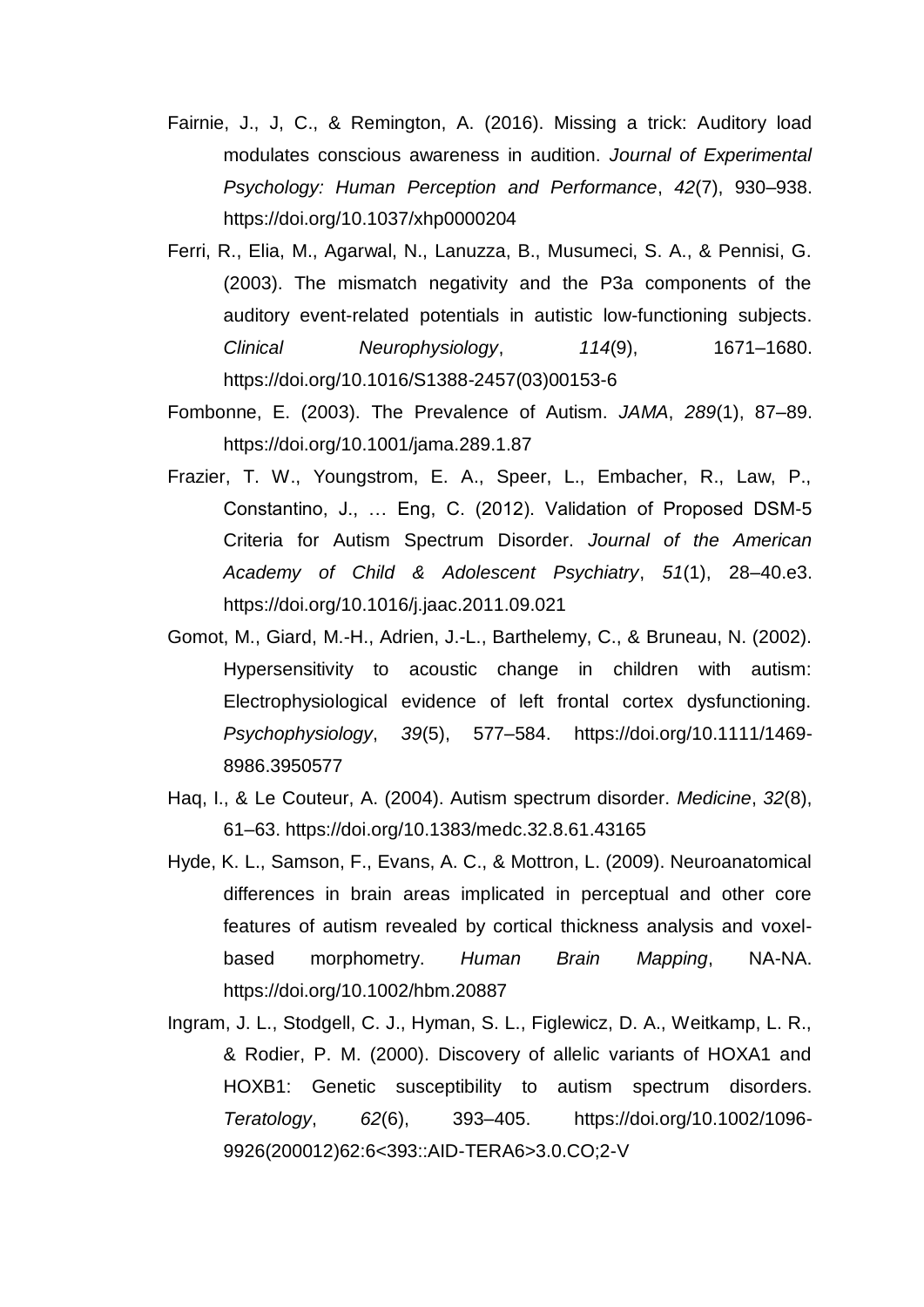- Jamain, S., Quach, H., Betancur, C., Råstam, M., Colineaux, C., Gillberg, I. C., … Bourgeron, T. (2003). Mutations of the X-linked genes encoding neuroligins NLGN3 and NLGN4 are associated with autism. *Nature Genetics*, *34*(1), 27–29. https://doi.org/10.1038/ng1136
- Jambaque, I., Mottron, L., Ponsot, G., & Chiron, C. (1998). Autism and visual agnosia in a child with right occipital lobectomy. *Journal of Neurology, Neurosurgery, and Psychiatry*, *65*(4), 555–560.
- Jones, C. R. G., Happé, F., Baird, G., Simonoff, E., Marsden, A. J. S., Tregay, J., … Charman, T. (2009). Auditory discrimination and auditory sensory behaviours in autism spectrum disorders. *Neuropsychologia*, *47*(13), 2850–2858. https://doi.org/10.1016/j.neuropsychologia.2009.06.015
- Juranek, J., Filipek, P. A., Berenji, G. R., Modahl, C., Osann, K., & Spence, M. A. (2006). Association between amygdala volume and anxiety level: magnetic resonance imaging (MRI) study in autistic children. *Journal of Child Neurology*, *21*(12), 1051–1058. https://doi.org/10.1177/7010.2006.00237
- Kanner, L. (1943). Autistic disturbances of affective contact., (2), 217–250.
- Kanner, L. (1949). Problems of Nosology and Psychodynamics of Early Infantile Autism\*. *American Journal of Orthopsychiatry*, *19*(3), 416–426. https://doi.org/10.1111/j.1939-0025.1949.tb05441.x
- Kasari, C., Brady, N., Lord, C., & Tager-Flusberg, H. (2013). Assessing the minimally verbal school-aged child with autism spectrum disorder. *Autism Research: Official Journal of the International Society for Autism Research*, *6*(6), 479–493. https://doi.org/10.1002/aur.1334
- Lane, A. E., Dennis, S. J., & Geraghty, M. E. (2011). Brief Report: Further Evidence of Sensory Subtypes in Autism. *Journal of Autism and Developmental Disorders*, *41*(6), 826–831. https://doi.org/10.1007/s10803-010-1103-y
- Lane, A. E., Young, R. L., Baker, A. E. Z., & Angley, M. T. (2010). Sensory Processing Subtypes in Autism: Association with Adaptive Behavior. *Journal of Autism and Developmental Disorders*, *40*(1), 112–122. https://doi.org/10.1007/s10803-009-0840-2
- Laumonnier, F., Bonnet-Brilhault, F., Gomot, M., Blanc, R., David, A., Moizard, M.-P., … Briault, S. (2004). X-Linked Mental Retardation and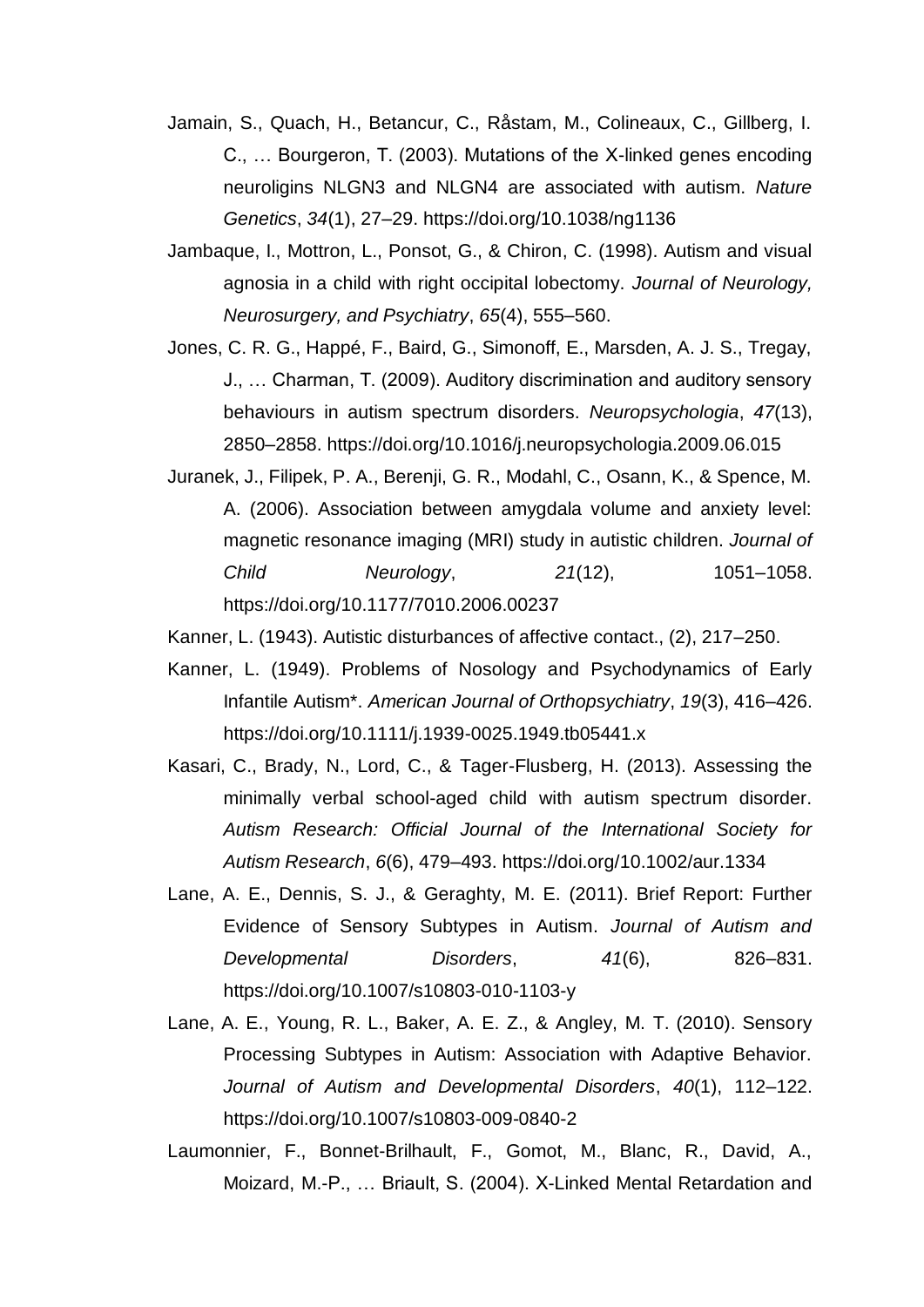Autism Are Associated with a Mutation in the NLGN4 Gene, a Member of the Neuroligin Family. *American Journal of Human Genetics*, *74*(3), 552–557.

- Lavie, N. (2005). Distracted and confused?: Selective attention under load. *Trends in Cognitive Sciences*, *9*(2), 75–82. https://doi.org/10.1016/j.tics.2004.12.004
- Lenroot, R. K., & Yeung, P. K. (2013). Heterogeneity within Autism Spectrum Disorders: What have We Learned from Neuroimaging Studies? *Frontiers in Human Neuroscience*, *7*. https://doi.org/10.3389/fnhum.2013.00733
- Marco, E. J., Hinkley, L. B. N., Hill, S. S., & Nagarajan, S. S. (2011). Sensory Processing in Autism: A Review of Neurophysiologic Findings. *Pediatric Research*, *69*(5 Pt 2), 48R–54R. https://doi.org/10.1203/PDR.0b013e3182130c54
- Mason-Brothers, A., & Mo, A. (1985). Concordance for the syndrome of autism in 40 pairs of afflicted twins. *American Journal of Psychiatry*, *142*(1), 74–77. https://doi.org/10.1176/ajp.142.1.74
- McCrimmon, A. W., & Smith, A. D. (2013). Review of the Wechsler Abbreviated Scale of Intelligence, Second Edition (WASI-II). *Journal of Psychoeducational Assessment*, *31*(3), 337–341. https://doi.org/10.1177/0734282912467756
- McPartland, J. C., Reichow, B., & Volkmar, F. R. (2012). Sensitivity and Specificity of Proposed DSM-5 Diagnostic Criteria for Autism Spectrum Disorder. *Journal of the American Academy of Child & Adolescent Psychiatry*, *51*(4), 368–383. https://doi.org/10.1016/j.jaac.2012.01.007
- M.D, T. E. F., & Keenan, J. P. (2005). *The Lost Self: Pathologies of the Brain and Identity*. Oxford University Press.
- Mesibov, G. B. (1984). Social skills training with verbal autistic adolescents and adults: A program model. *Journal of Autism and Developmental Disorders*, *14*(4), 395. https://doi.org/10.1007/BF02409830
- Morrell, M. F., & Palmer, A. (2006). *Parenting Across the Autism Spectrum: Unexpected Lessons We Have Learned*. Jessica Kingsley Publishers.
- Munson, J., Dawson, G., Abbott, R., Faja, S., Webb, S. J., Friedman, S. D., … Dager, S. R. (2006). Amygdalar volume and behavioral development in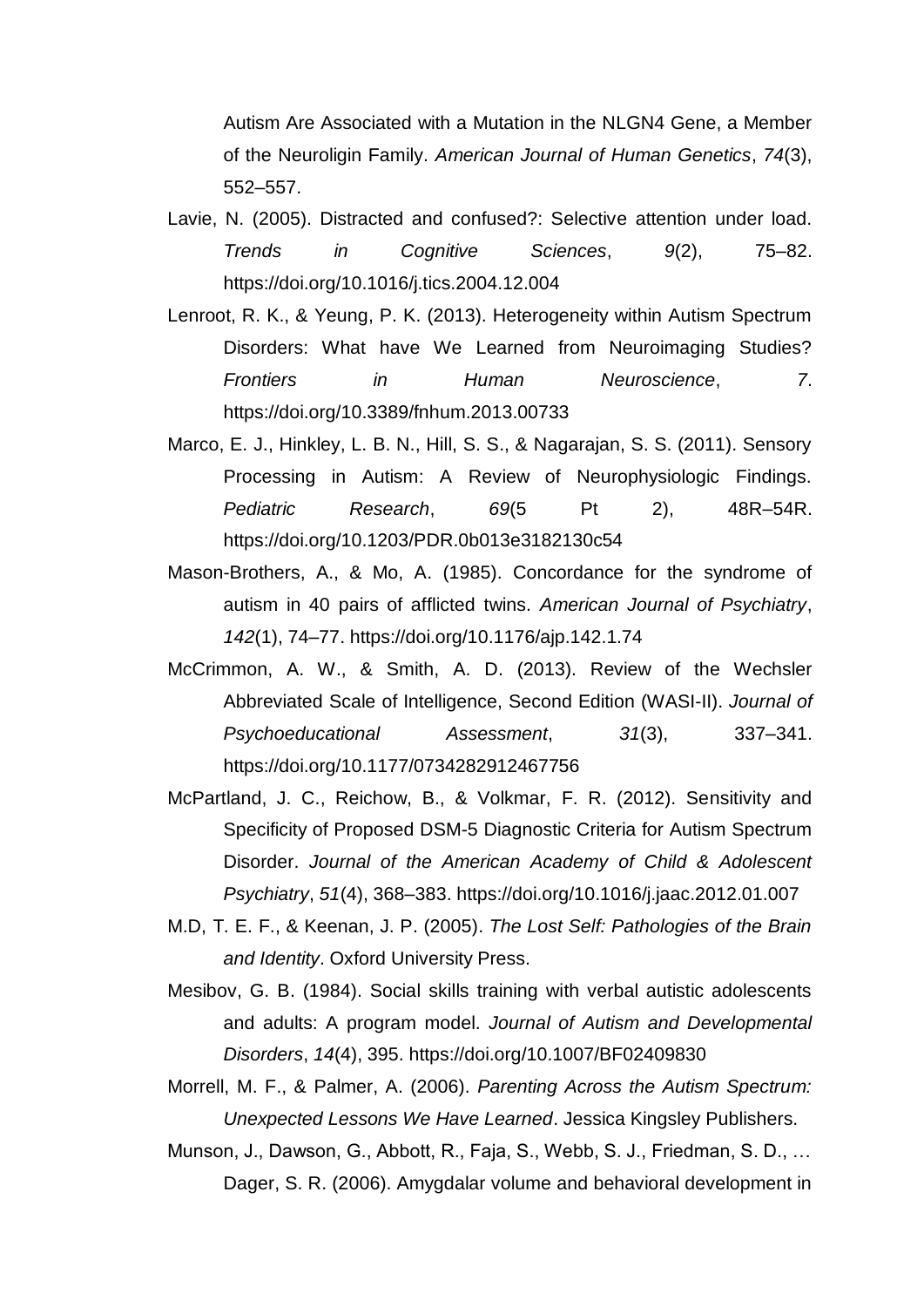autism. *Archives of General Psychiatry*, *63*(6), 686–693. https://doi.org/10.1001/archpsyc.63.6.686

- Oades, R. D., Walker, M. K., Geffen, L. B., & Stern, L. M. (1988). Eventrelated potentials in autistic and healthy children on an auditory choice reaction time task. *International Journal of Psychophysiology*, *6*(1), 25– 37. https://doi.org/10.1016/0167-8760(88)90032-3
- Ornitz, E. M., Guthrie, D., & Farley, A. H. (1977). The early development of autistic children. *Journal of Autism and Childhood Schizophrenia*, *7*(3), 207–229.
- O'Roak, B. J., Vives, L., Fu, W., Egertson, J. D., Stanaway, I. B., Phelps, I. G., … Shendure, J. (2012). Multiplex Targeted Sequencing Identifies Recurrently Mutated Genes in Autism Spectrum Disorders. *Science*, *338*(6114), 1619–1622. https://doi.org/10.1126/science.1227764
- Parks, N. A., Hilimire, M. R., & Corballis, P. M. (2010). Steady-state Signatures of Visual Perceptual Load, Multimodal Distractor Filtering, and Neural Competition. *Journal of Cognitive Neuroscience*, *23*(5), 1113–1124. https://doi.org/10.1162/jocn.2010.21460
- Parsons, S., & Mitchell, P. (2002). The potential of virtual reality in social skills training for people with autistic spectrum disorders. *Journal of Intellectual Disability Research*, *46*(5), 430–443. https://doi.org/10.1046/j.1365-2788.2002.00425.x
- Paul, R. (2003). Promoting social communication in high functioning individuals with autistic spectrum disorders. *Child and Adolescent Psychiatric Clinics of North America*, *12*(1), 87–106, vi–vii.
- Raveh, D., & Lavie, N. (2015). Load-induced inattentional deafness. *Attention, Perception & Psychophysics*, *77*(2), 483–492. https://doi.org/10.3758/s13414-014-0776-2
- Remington, A., & Fairnie, J. (2017a). A sound advantage: Increased auditory capacity in autism. *Cognition*, *166*, 459–465. https://doi.org/10.1016/j.cognition.2017.04.002
- Remington, A., & Fairnie, J. (2017b). A sound advantage: Increased auditory capacity in autism. *Cognition*, *166*, 459–465. https://doi.org/10.1016/j.cognition.2017.04.002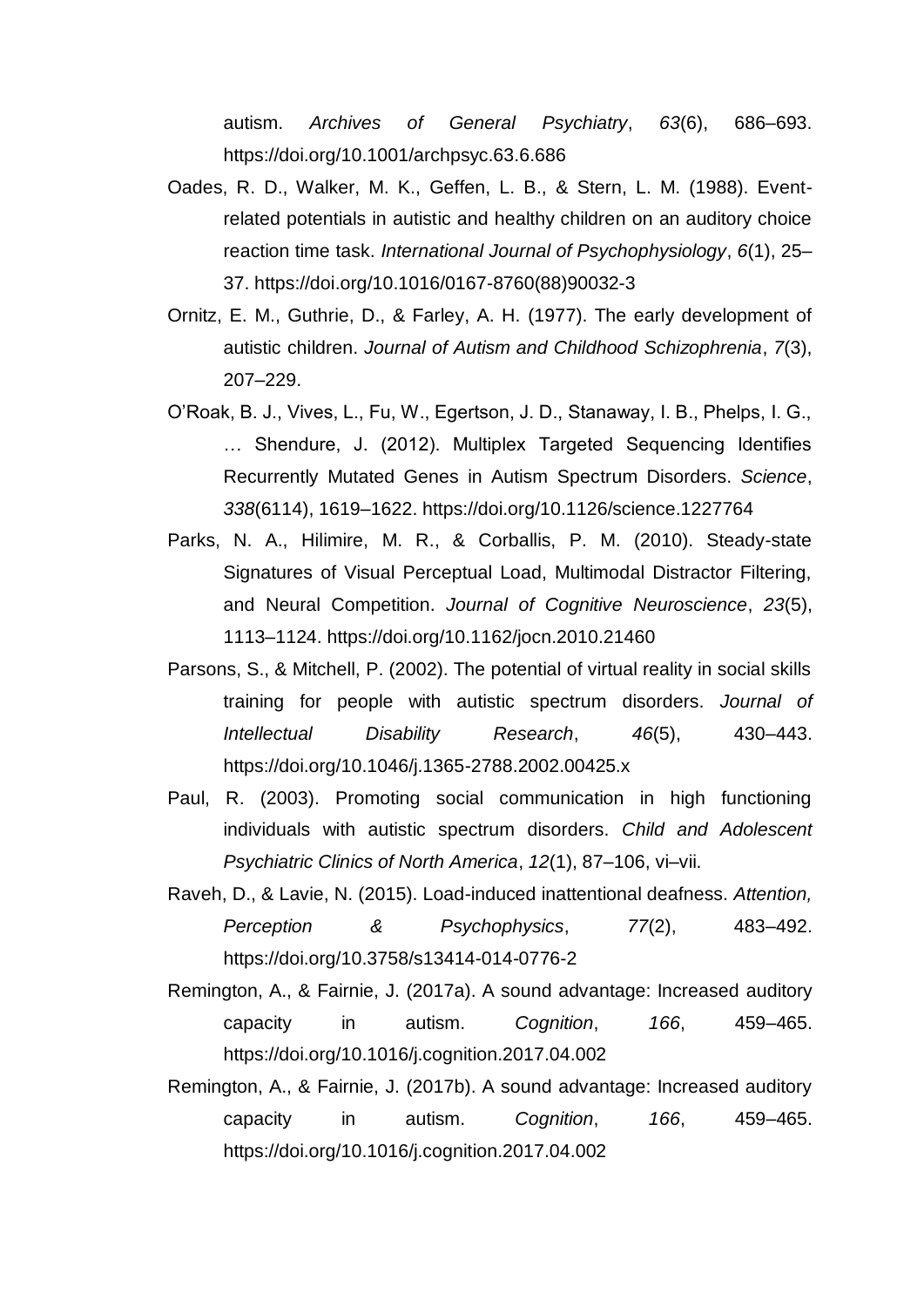- Remington, A. M., Swettenham, J. G., & Lavie, N. (2012). Lightening the Load. *Journal of Abnormal Psychology*, *121*(2), 544–551. https://doi.org/10.1037/a0027670
- Remington, A., Swettenham, J., Campbell, R., & Coleman, M. (2009). Selective attention and perceptual load in autism spectrum disorder. *Psychological Science*, *20*(11), 1388–1393. https://doi.org/10.1111/j.1467-9280.2009.02454.x
- Risch, N., Spiker, D., Lotspeich, L., Nouri, N., Hinds, D., Hallmayer, J., … Myers, R. M. (1999). A Genomic Screen of Autism: Evidence for a Multilocus Etiology. *The American Journal of Human Genetics*, *65*(2), 493–507. https://doi.org/10.1086/302497
- Steffenburg, S., Gillberg, C., Hellgren, L., Andersson, L., Gillberg, I. C., Jakobsson, G., & Bohman, M. (1989). A Twin Study of Autism in Denmark, Finland, Iceland, Norway and Sweden. *Journal of Child Psychology and Psychiatry*, *30*(3), 405–416. https://doi.org/10.1111/j.1469-7610.1989.tb00254.x
- Swettenham, J., Remington, A., Murphy, P., Feuerstein, M., Grim, K., & Lavie, N. (2014). Seeing the unseen: Autism involves reduced susceptibility to inattentional blindness. *Neuropsychology*, *28*(4), 563–570. <https://doi.org/10.1037/neu0000042>
- The NHS Information Centre, Community and Mental Health Team, Brugha, T. (2012). Estimating the prevalence of autism spectrum conditions in adults: extending the 2007 Adult Psychiatric Morbidity Survey. Leeds: NHS Information Centre for Health and Social Care
- Tomchek, S. D., & Dunn, W. (2007). Sensory Processing in Children With and Without Autism: A Comparative Study Using the Short Sensory Profile. *American Journal of Occupational Therapy*, *61*(2), 190–200. <https://doi.org/10.5014/ajot.61.2.190>
- Toriello, H. V. (2016). Autism and Genetics. In *Health Care for People with Intellectual and Developmental Disabilities across the Lifespan* (pp. 713–721). Springer, Cham. https://doi.org/10.1007/978-3-319-18096- 0\_60